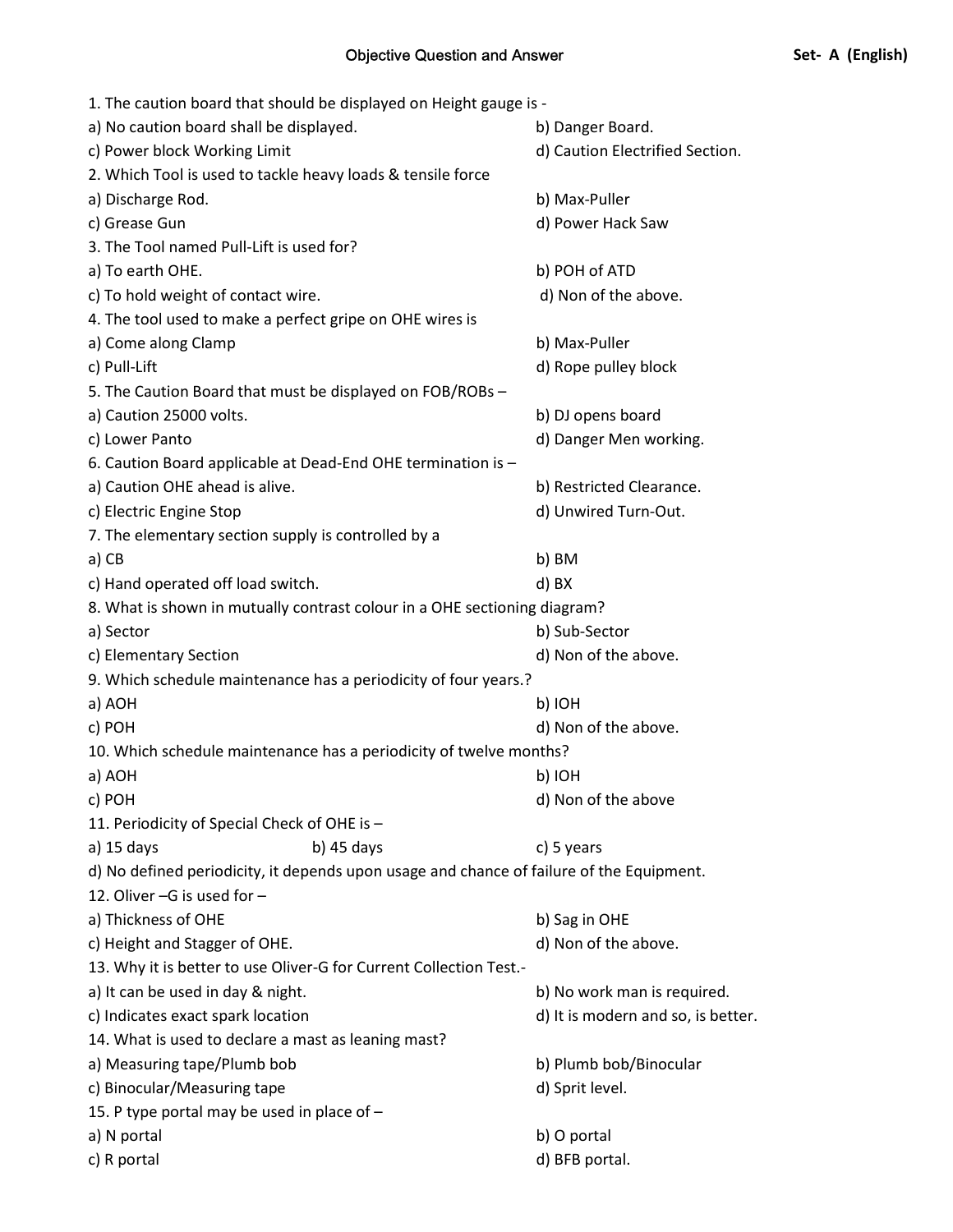| a) N portal<br>b) O portal<br>c) R portal<br>d) BFB portal.<br>17. Size of up-right for N type portal is - |  |
|------------------------------------------------------------------------------------------------------------|--|
|                                                                                                            |  |
|                                                                                                            |  |
|                                                                                                            |  |
| b) 550x550<br>a) 450x450                                                                                   |  |
| c) 600x600<br>d)400x400                                                                                    |  |
| 18. Size of up-right for O type portal is -                                                                |  |
| a) 450x450<br>b) 550x550                                                                                   |  |
| c) 600x600<br>d)400x400                                                                                    |  |
| 19. Size of up-right for R type portal is -                                                                |  |
| a) 450x450<br>b) 550x550                                                                                   |  |
| c) 600x600<br>d)400x400                                                                                    |  |
| 20. Size of up-right for P type portal is -                                                                |  |
| a) 450x450<br>b) 550x550                                                                                   |  |
| c) 600x600<br>d)300x300                                                                                    |  |
| 21. Size of up-right for G type portal is -                                                                |  |
| a) 450x450<br>b) 550x550                                                                                   |  |
| d)250x400<br>c) 600x600                                                                                    |  |
| 22. The term Curve Allowance is related with                                                               |  |
| b) Encumbrance<br>a) Mast Length                                                                           |  |
| d) Implantation<br>c) Stagger                                                                              |  |
| 23. Long Creepage distance is -                                                                            |  |
| a) 2000mm<br>b) 1000mm                                                                                     |  |
| c) 1050mm<br>d) 760mm                                                                                      |  |
| 24. Name the test that is done on ST, BT & 9Ton insulators prior to their use.                             |  |
| a) Load test<br>b) IR test                                                                                 |  |
| c) PI test<br>d) No test                                                                                   |  |
| 25. Identify that is not a type of insulator from the given below.                                         |  |
| a) Bracket insulator<br>b) Stay Insulator                                                                  |  |
| c) 9 Ton insulator<br>d) Non of these                                                                      |  |
| 26. Identify the activity that is done during AOH                                                          |  |
| a) Clean the insulator<br>b) identify the defective and replace it                                         |  |
| c) Note the make and batch of insulator<br>d) all of the above.                                            |  |
| 27. What probable defects you would suspect to a given insulator?                                          |  |
| 1) Dirty surface. 2) broken sheds. 3) Crack. 4) Prohibited make & batch. 5) Flash. 6) loose GI cap.        |  |
| b) $2,4,6$<br>a) 1, 3, 5                                                                                   |  |
| c) $1,2,3,5,6$<br>d) all of these.                                                                         |  |
| 28. What would be the No. of Elementary Section that is controlled by SS/216 -                             |  |
| b) 21600<br>a) It may be any thing                                                                         |  |
| c) X-216<br>d) SS-216                                                                                      |  |
| 29. What do you mean by term OFF Load Switch in reference to Isolator?                                     |  |
| a) Isolator in yard.<br>b) Maintenance of the Isolator can be done.                                        |  |
| c) No current through the isolator<br>d) Operation can be done with least effort.                          |  |
| 30. What is the purpose of Isolator Arcing Horns?                                                          |  |
| a) As Bird scar to prevent the contacts from dirt.                                                         |  |
| b) High Voltage Protection.                                                                                |  |
| c) To protect main contacts from sparking while isolator operation.                                        |  |

d) To lock the main contacts while isolator is in closed condition.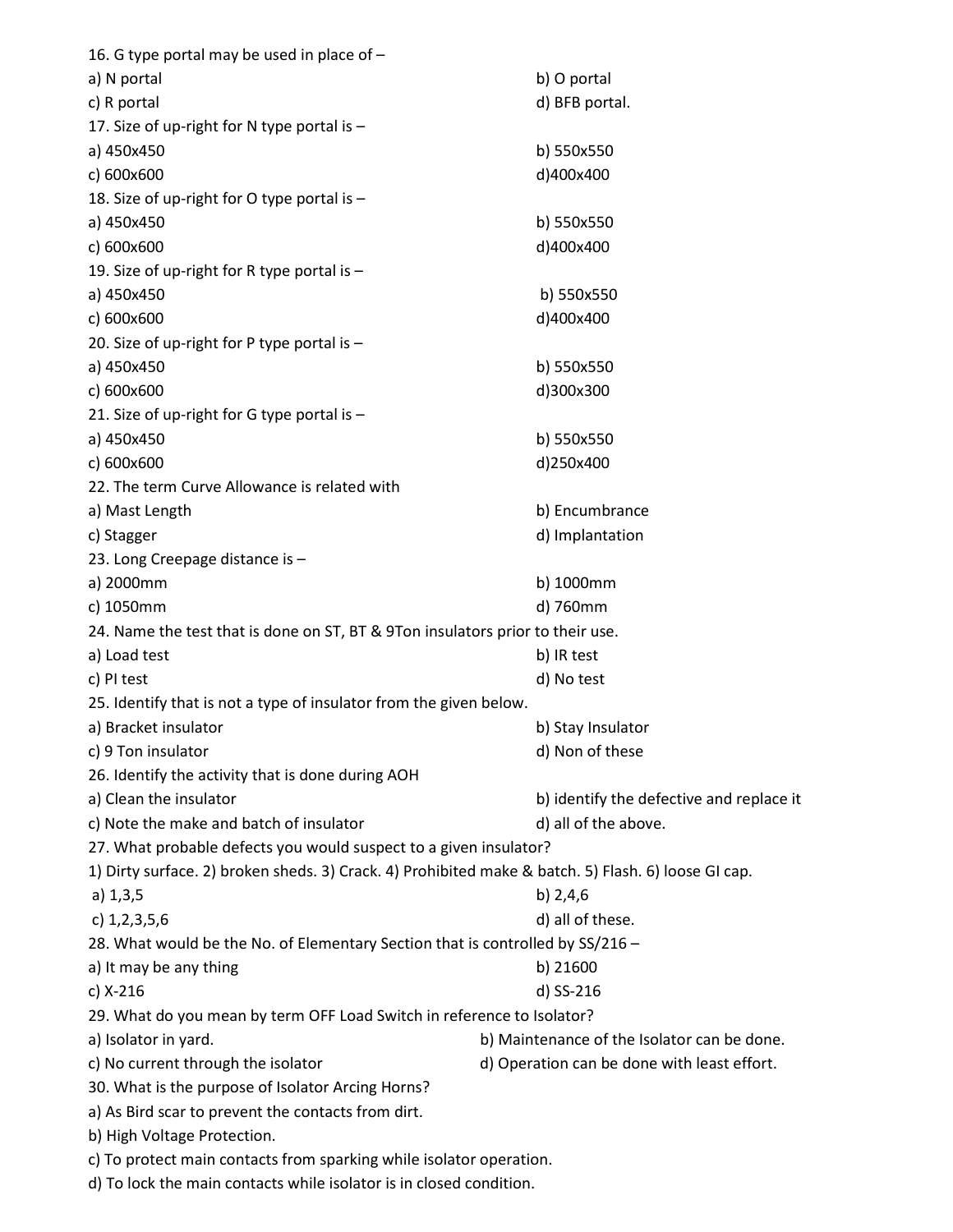| 31. In reference to Isolator what the term Pole generally means?                                                   |                              |
|--------------------------------------------------------------------------------------------------------------------|------------------------------|
| a) No. of Phase                                                                                                    | b) No. of pedestal insulator |
| c) Clearance between fix and moving contacts.                                                                      | d) Non of the above.         |
| 32. What do you mean by earthing heel isolators?                                                                   |                              |
| a) Isolator mast is connected with an earth electrode.                                                             |                              |
| b) Isolator Handel is shorted with mast by a flexible jumper.                                                      |                              |
| c) the isolator has two moving contacts.                                                                           |                              |
| d) The Isolator isolates as well as earth the isolated OHE.                                                        |                              |
| 33. Which one is reference for ADT?                                                                                |                              |
| a) $35^{\circ}$ C                                                                                                  | b) 27 ºC                     |
| c) 20 °C                                                                                                           | d) 30 °C                     |
| 34. Identify from the given that does not indicate the type of a Turn-Out. 1) PTFE type 2) Regulated type 3) Semi- |                              |
| Regulated type 4) Cross-type                                                                                       |                              |
| a) 4, 2                                                                                                            | b) $3, 4$                    |
| c) $1, 2, 3$                                                                                                       | d) 1, 4                      |
| 35. What is wrong in connection with Neutral Section?                                                              |                              |
| a) It isolates supply of two different phases.                                                                     |                              |
| b) AC engines pass this section by their momentum.                                                                 |                              |
| c) It is located corresponding to SP switching station.                                                            |                              |
| d) It improves power factor.                                                                                       |                              |
| 36. Which one do not requires earth pit?                                                                           |                              |
| a) Isolator                                                                                                        | b) PTFE neutral section      |
| c) Over line structure                                                                                             | d) Over Lap type N/S         |
| 37. Stagger of PTFE type Neutral Section?                                                                          |                              |
| a)0                                                                                                                | $b) + 100$                   |
| $c) - 100$                                                                                                         | $d) + (-200$                 |
|                                                                                                                    |                              |
| 38. General tendency of contact wire parting is at                                                                 |                              |
| a) ACC                                                                                                             | b) RRA                       |
| c) FTA                                                                                                             | d) BWA                       |
| 39. Adjustable Dropper is used for -                                                                               |                              |
| a) ATD                                                                                                             | b) RRA                       |
| c) Section Insulator                                                                                               | d) ACA                       |
| 40. Contact Ending Cone is not used at -                                                                           |                              |
| a) BWA                                                                                                             | b) FTA                       |
| c) ACA                                                                                                             | d) Non of the above.         |
| 41. According to Ohm's law which relation is incorrect?                                                            |                              |
| a) $I=V/R$                                                                                                         | b) $R = V/I$                 |
| $c$ )V-lxR                                                                                                         | $d)V=1/R$                    |
| 42. Magnetic poles are generally known as ----------------.                                                        |                              |
| a) North-South                                                                                                     | b) East-West                 |
| c) EMF-MMF                                                                                                         | d) UP-DOWN                   |
| 43. Which one is incorrect to natural magnet?                                                                      |                              |
| a) Loss of magnetic properties on heating.                                                                         |                              |
| b) Similar poles repeal and opposite attract each other.                                                           |                              |
| c) A magnet attracts all metals.                                                                                   |                              |
| d) Small pieces of a magnet shall also be a magnet.                                                                |                              |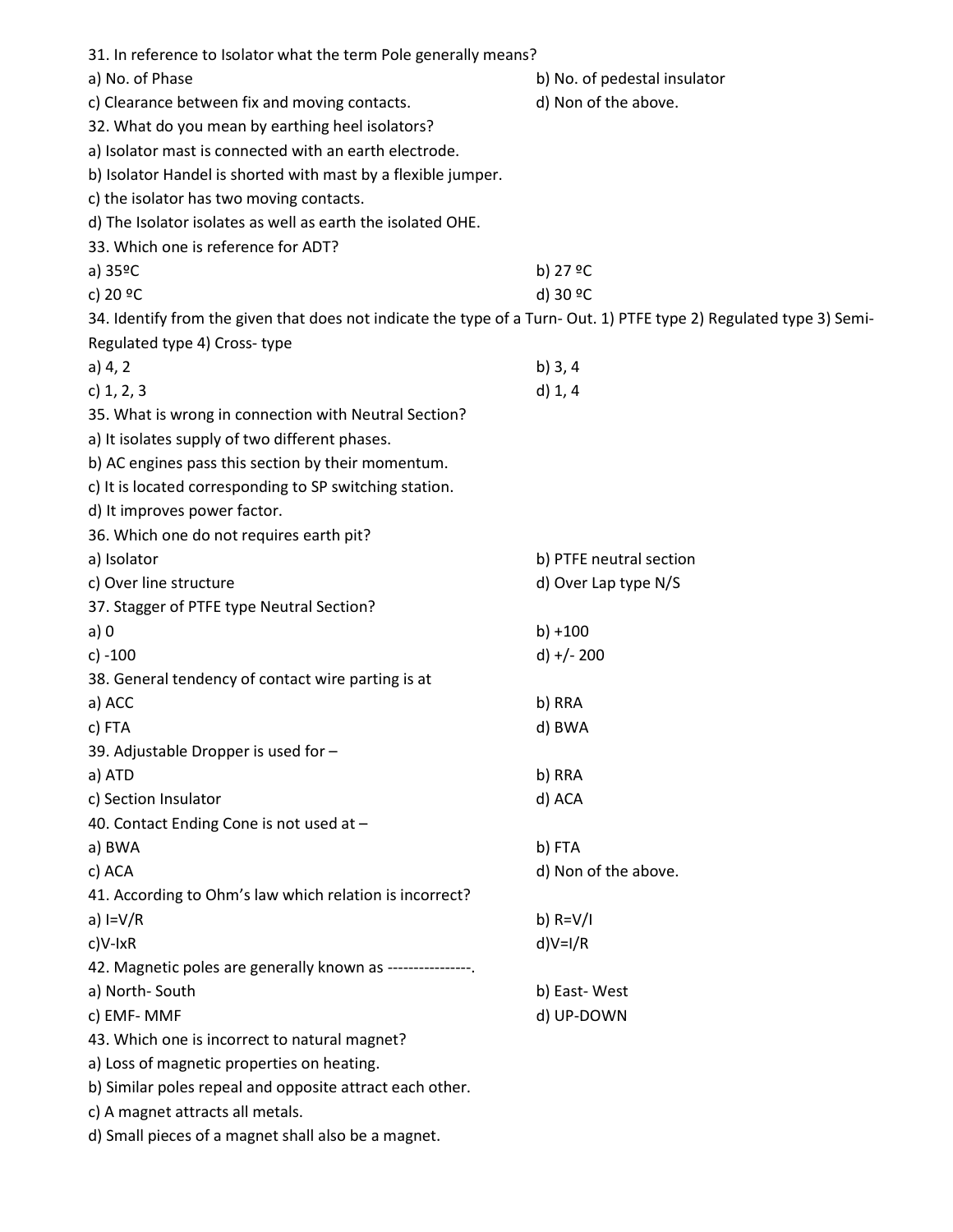44. When current is flown through the wire, wound on a iron piece, the iron piece becomesa) Natural Magnet **b**) Electro-Magnet c) Steel d) Mild Steel. 45. How a Electromagnet differs from a Natural Magnet? a) Number of poles may be arbitrarily chosen. b) Magnetic line of force is reversed. c) Strength of poles depends on size of magnet discussed and Temporary Magnetism. 46. Electromagnetism is not used in ------- a) Compressor motor contactor. b) Battery charger. c) 42 KV LA d) Taret CT 47. ------- Works on principle of electromagnetism. a) LA b) Capacitor c) CB d) AT 48. According to thermal classification of insulating materials category Y materials are suitable for temperature limit - ---- a) 0ºC b) 180ºC c) 90ºC d) 270ºC 49. According to thermal classification of insulating materials category C materials are suitable for temperature limit - ---- a) Above 0ºC, up to 80ºC b) Above 0ºC, up to 90ºC c) Up to 150ºC d) Above180ºC 50. The vital component of a rectifier circuit is? a) Resistor b) Diode c) Capacitor d) Chock Coil 51. Normally generation of electrical energy is done in ------ phases. a) 1 b) 2 c) 3 d) 4 52. ACTM has relation with? a) Maintenance of TRD installations. b) Directives for different departments in electrified section. c) Working of TPC d) All of the above. 53. Direction of electric current flow is – a) From high voltage to low voltage. b) Low voltage to high voltage. c) Between two points that's voltage is same. <br>  $\blacksquare$  d) There is no such rule. 54. Tests that can be done by the same measuring equipment – a) PI / IR b) BDV / DGA c) THRC / IR discussed by the contract of the contract of the contract of the contract of the contract of the contract of the contract of the contract of the contract of the contract of the contract of the contract of the 55. What do you mean by unit consumed in connection with Electric Meter Reading? a) KVA b) KVAR c) KWH d) KA 56. What do you mean by Range in context with Megger ? a) Max value of MΩ on scale. b) Voltage. c) RPM of rotating handle.  $\Box$  d) Initial value of M $\Omega$  on scale. 57. Identify the symbol of Infinity. a) M $\Omega$  b) & c) ∞ d)  $^{\circ}$ C 58. TR-5 Competency Certificate is given to – a) OHE Lines Man b) PSI fitter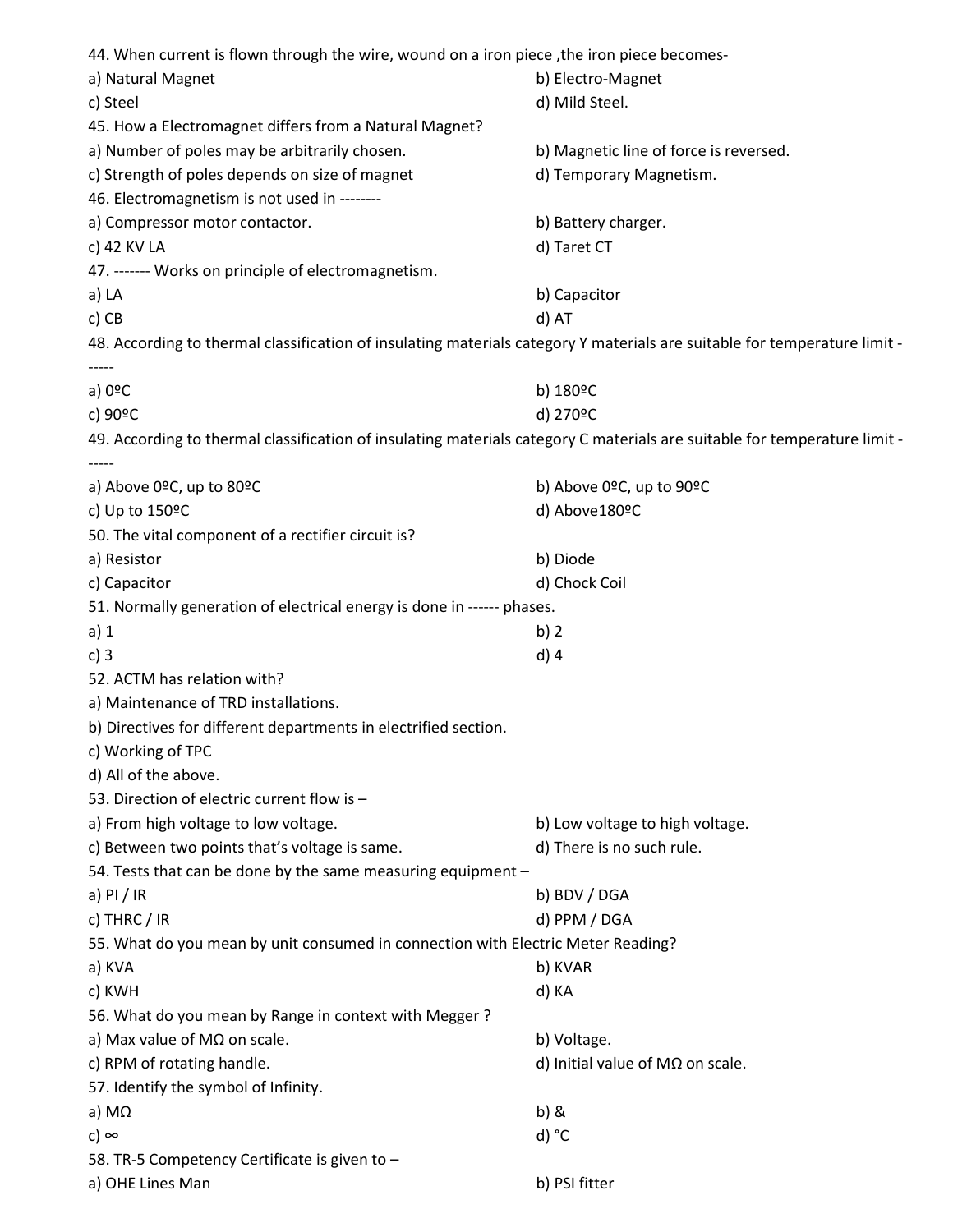| c) RC artisan                                                                          | d) PSI Supervisor                                             |  |
|----------------------------------------------------------------------------------------|---------------------------------------------------------------|--|
| 59. According to TR-2 a Lines Man is not authorized for-                               |                                                               |  |
| a) Work on OHE.                                                                        | b) 25KV isolator operation.                                   |  |
| c) Switching operation in Switching Station despite of permission granted by TPC.      |                                                               |  |
| d) Commissioning of new installations.                                                 |                                                               |  |
| 60. TR-5 permits a PSI artisan for -                                                   |                                                               |  |
| a) Issuing PTW.                                                                        | b) Receiving PTW of EHV lines                                 |  |
| c) Commissioning of new installations.                                                 |                                                               |  |
| d) Shutting down 25KV installations according to instructions of TPC.                  |                                                               |  |
|                                                                                        |                                                               |  |
| 61. Which method of safety is generally not adopted during power block on a SubSector? |                                                               |  |
| a) PTW                                                                                 | b) Prohibition of AC engines to enter in power block section. |  |
| c) To trip Feeder CB.                                                                  | d) Application of Discharge Rods.                             |  |
| 62. Maximum Permissible distance between two discharge rods is?                        |                                                               |  |
| a) 1 meter                                                                             | b) 10 meter                                                   |  |
| c) 100 meter                                                                           | d) 1000 meter.                                                |  |
| 63. What care should be considered while clamping a discharge rod on a mast?           |                                                               |  |
| 1. Cable and lug connection.                                                           |                                                               |  |
| 2. Availability of discharge rod on both sides of the spot.                            |                                                               |  |
| 3. Availability of Structure bond.                                                     |                                                               |  |
| 4. Distance between consecutive discharges rods.                                       |                                                               |  |
| a) 1, 2                                                                                | b) 2, 3                                                       |  |
| c) $2, 4$                                                                              | d) all of the above.                                          |  |
| 64. SPG of distilled water is?                                                         |                                                               |  |
| a) $1.000$                                                                             | b) $1.180$                                                    |  |
| c) 1.220                                                                               | $d)$ 2.2                                                      |  |
| 65. What is true for DC supply and distilled water?                                    |                                                               |  |
| a) DC current can not flow through distilled water.                                    | b) DC current can flow through distilled water, c) DC current |  |
| gets stored in distilled water.                                                        | d) DC gets converted into AC.                                 |  |
| 66. What you expect from a battery kept on high charging rates for a long time?        |                                                               |  |
| b) Plates may be damaged by getting very hot. c) Change of<br>a) Nothing special.      |                                                               |  |
| polarity                                                                               | d) Increased capacity.                                        |  |
| 67. Electrolyte bubbling heavily, it is a indication of?                               |                                                               |  |
| a) Over charging                                                                       | b) Under charging                                             |  |
| c) No load                                                                             | d) Discharged                                                 |  |
|                                                                                        |                                                               |  |
| 68. What are the conditions for better performance of a battery set?                   |                                                               |  |
| 1. Equal cell voltages.                                                                |                                                               |  |
| 2. Equal AH                                                                            |                                                               |  |
| 3. Equal SPG of Electrolyte.                                                           |                                                               |  |
| 4. Correct connection.                                                                 |                                                               |  |
| a) 1, 4                                                                                | b) $3, 4$                                                     |  |
| c) $1, 2, 3$                                                                           | d) all of the above.                                          |  |
| 69. What is incorrect for a 40AH capacity battery?                                     |                                                               |  |
| a) 1 ampere for 40 hours                                                               | b) 40 ampere for 1 hours                                      |  |
| c) 4 ampere for 10 hours                                                               | d) A rate of current supply as 40 ampere per hour.            |  |
| 70. What is the use of transformer oil?                                                |                                                               |  |
| a) Insulation                                                                          | b) Cooling                                                    |  |
| c) Both the above.                                                                     | d) None of the above                                          |  |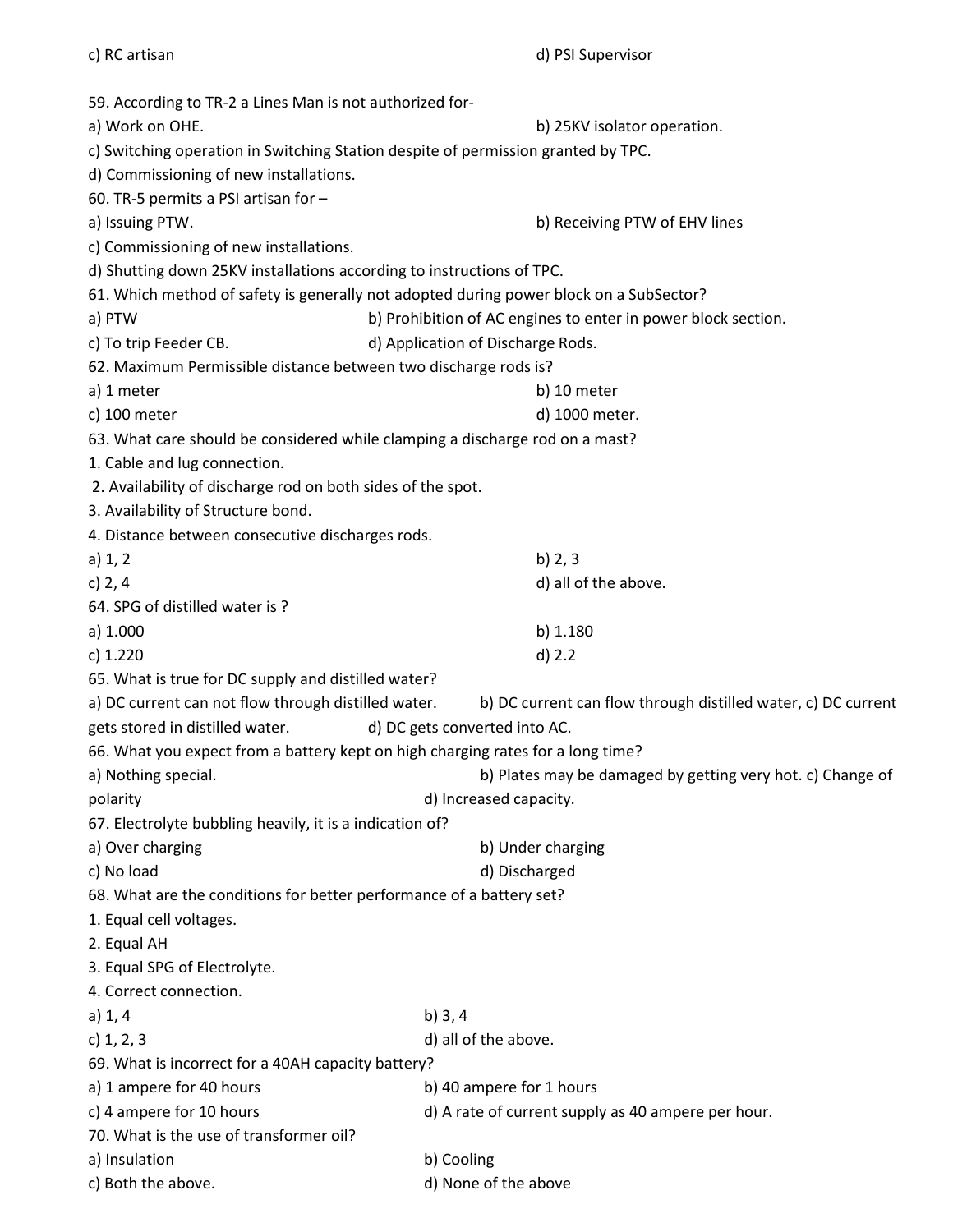71. Transformer Oil is categorized as? a) Edible oil b) Fuel c) Insulating oil and the above d) None of the above 72. Which device is used to protect the transformer from excessive internal pressure? a) PRD b) Buchholtz Relay c) MOLG d) Drain Cork. 73. Transformer Oil is dangerous since it is ----------a) Inflammable b) Toxic c) Hygroscopic d) Unnatural. 74. Out of the following relations , what would be incorrect for a transformer where N indicates number of turns, V voltage and I current. a) N1/N2=V1/V2 b) V1/V2=I2/I1 c)  $N1/N2=V1/V2=11/12$  d) None of the above 75. ONAN / ONAF are the types of – a) Transformer cooling system. b) Winding c) Tap Changer d) Earthing 76. What it indicates, if the terminal connection of a transformer appear bad in colour. a) Abnormal heating of terminals due to loose connection b) Transformer Over load c) Higher EPR. d) Non of the above. 77. Transformer oil sample Crackles on heating ; it is an indication of – a) Increased acid content. b) Too cold sample c) Excessive Water content d) Improved BDV. 78. Oil temperature trip facility is given since at higher temperatures a) Transformer oil becomes thick and immovable. b) Insulating properties of insulations impair sharply. c) Buchholz relay trips. d) It becomes difficult to operate tap changer due thicken transformer oil. 79. What is incorrect in context of Buchholz Relay? a) It is an electromechanical relay. b) It protects transformer from internal faults. c) It requires collection of gas to operate. d) It is situated between bell tank and conservator tank. 80. During maintenance, it is found that oil level in OIP Condenser bushing is low from the set value what action should be taken? a) Transformer can be taken on load. b) Bushing shall be replaced. c) On lowest tap transformer can be taken on load. d) Tan-δ and Capacitance test shall be done and action shall be taken according to results. 81. No need to reset OTI/WTI during ---------------------- scheduled maintenance. a) Monthly b) Half Yearly c) Yearly d) Non of the above. 82. OTI indicates? a) Average temperature of transformer oil. b) Maximum temperature of transformer oil. c) Minimum Temperature of Transformer oil d) Maximum permissible temperature of transformer oil 83. WTI indicates? a) Average Temperature of transformer winding. b) Maximum temperature of transformer winding.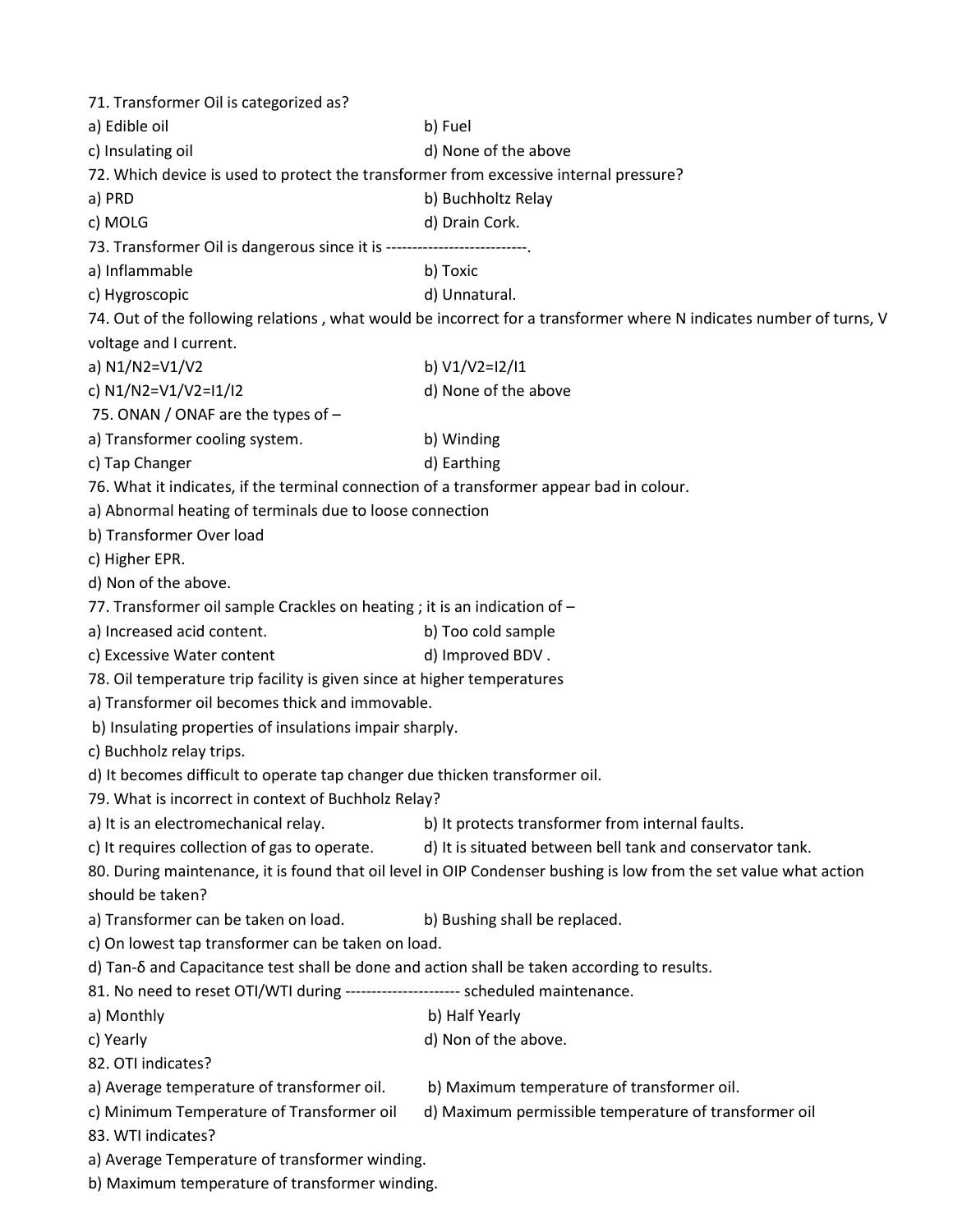| c) Minimum temperature of transformer winding.                                                   |                                                                                                                        |  |
|--------------------------------------------------------------------------------------------------|------------------------------------------------------------------------------------------------------------------------|--|
| d) Maximum permissible temperature of transformer winding.                                       |                                                                                                                        |  |
|                                                                                                  | 84. According to TI/MI -38 what action shall not necessarily be done during monthly maintenance?                       |  |
| a) EPR testing                                                                                   | b) Inspection of Slica gel breather.                                                                                   |  |
| c) Check OTI/WTI                                                                                 | d) To check bus bar connection for bad -colour.                                                                        |  |
| 85. Which Instrument is used for PI checking?                                                    |                                                                                                                        |  |
| a) Ammeter, Voltmeter, Watt meter                                                                | b) Earth Tester                                                                                                        |  |
| c) Megger                                                                                        | d) BDV Tester.                                                                                                         |  |
| 86. Winding is said in good health, if the value of Polarization Index is                        |                                                                                                                        |  |
| a) Less than 1                                                                                   | b) More than 2                                                                                                         |  |
| c) Value of Polarization Index does not indicate winding condition.                              |                                                                                                                        |  |
| d) More than 1, less than 2.                                                                     |                                                                                                                        |  |
| 87. Unit for measurement of Polarization Index.                                                  |                                                                                                                        |  |
| a) Volt per second                                                                               | b) Mega-Ohms per second                                                                                                |  |
| c) Volt per rotation                                                                             | d) there is no unit.                                                                                                   |  |
| 88. During half yearly maintenance, oil sample for BDV test should be taken -                    |                                                                                                                        |  |
| a) Just after shutting down the transformer.                                                     | b) After cooling of transformer oil.                                                                                   |  |
| c) After keeping the transformer at 5 No. Tap for half an hour.                                  |                                                                                                                        |  |
|                                                                                                  | d) Sample bottle should be filled by taking small quantities over a considerable time during the maintenance.          |  |
| 89. The symbols R60/R10 and R600/R60 bear the relation with -------------.                       |                                                                                                                        |  |
| a) BDV                                                                                           | b) PPM                                                                                                                 |  |
| c) tan- $\delta$                                                                                 | d) Polarization Index.                                                                                                 |  |
| 90. What does it mean by R60/R10 in relation with PI?                                            |                                                                                                                        |  |
| a) Resistance of 60 $\Omega$ and 10 $\Omega$ .                                                   |                                                                                                                        |  |
| b) Megger readings after 10 sec. and 60 sec. respectively.                                       |                                                                                                                        |  |
| c) Megger readings after 10 sec. and 60 sec when rotation of handle has been stopped.            |                                                                                                                        |  |
| d) Non of the above.                                                                             |                                                                                                                        |  |
| 91. According to TI/MI 38, what action should be taken if the value of PI test is less than 1.1. |                                                                                                                        |  |
| a) Replace transformer oil.                                                                      | b) Transformer is in good condition.                                                                                   |  |
| c) Oil filtration and again PI test.                                                             | d) TI/MI38 do not say any thing about PI test.                                                                         |  |
| 92. Which test is not performed on transformer oil?                                              |                                                                                                                        |  |
| a) IR                                                                                            | b) DGA                                                                                                                 |  |
| c) BDV                                                                                           | d) PPM                                                                                                                 |  |
| 93. ---------------- Test is done to test Electrical Strength of transformer oil.                |                                                                                                                        |  |
| a) IR                                                                                            | b) DGA                                                                                                                 |  |
| c) BDV                                                                                           | d) PPM                                                                                                                 |  |
| 94. Which test should be done to know water quantity present in oil sample?                      |                                                                                                                        |  |
| a) Crackle Test                                                                                  | b) PPM                                                                                                                 |  |
| c) Colour Test                                                                                   | d) Tan-δ Test.                                                                                                         |  |
| 95. Factor that affects insulation resistance?                                                   |                                                                                                                        |  |
| a) Size of winding<br>b) Temperature                                                             |                                                                                                                        |  |
| c) Moisture                                                                                      | d) All of the above.                                                                                                   |  |
|                                                                                                  | 96. While meggering a transformer ,------------------------- temperature should also be recorded along with the megger |  |
| reading.                                                                                         |                                                                                                                        |  |
| a) Air                                                                                           | b) MOLG                                                                                                                |  |
| c) OTI                                                                                           | $d$ ) a & $c$                                                                                                          |  |
|                                                                                                  | 97. While meggering , what should also be recorded on the test record along with megger reading?                       |  |
| a) Megger Rating.                                                                                | b) Make & Serial Number                                                                                                |  |
|                                                                                                  |                                                                                                                        |  |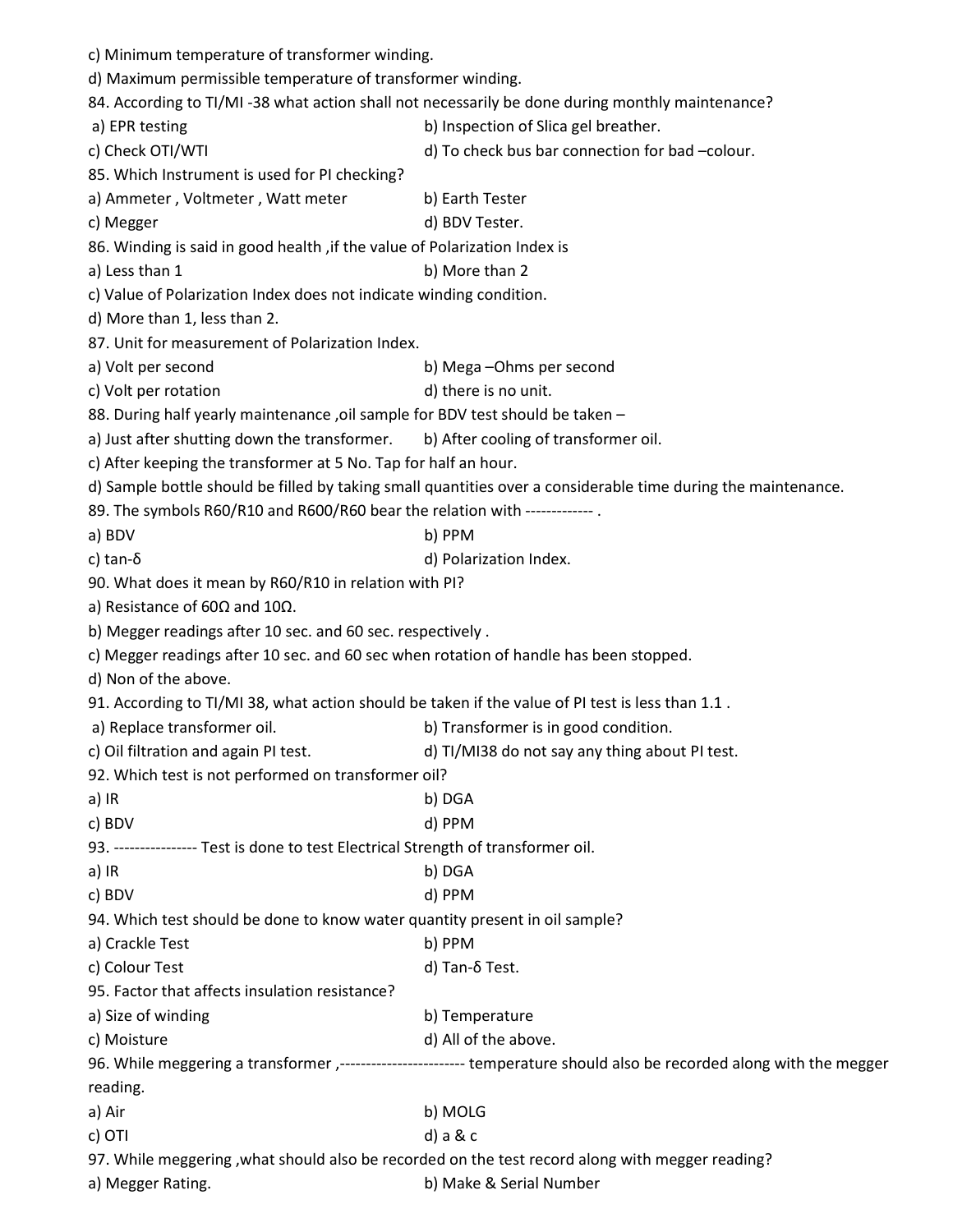98. What is incorrect about Oil filtration? a) Initially IR falls with rise of temperature. b) With filtering out dirt and moisture BDV improves. c) Oil filtration do not permits dissolved gases to escape out from oil. d) IR value increases with fall of oil temperature when filtration plant is shut-off. 99. Which test shall not be done for OIP condenser bushing during yearly maintenance? a) tan-δ b) Capacitance c) IR d) Crackle 100. Generally spark gap for 25KV bushing of traction transformer is a) 16.5 cm b) 25 cm c) 75 cm d) 1mt. 101. On selection of higher taps of a tap-changer voltage increases since a) No. of turns in winding increases. b) Winding resistance reduces. c) Insulation resistance of winding reduces d) Incoming voltage to winding increases. 102. Bushing CT is associated with? a) Power Transformer b) AT- 100KVA c) AT at SP d) Feeder CB 103. Location of PRD? a) Behind control panel b) below marshaling box c) Above bell tank d) beside conservator tank. 104. What is common among TPI, DPI, SPI and BPI? a) A CB is connected to all of them. b) All of them is used for transformer isolation. c) All are located in a FP.  $\qquad \qquad$  d) Each of them is a type of isolator. 105. Out of the following, what is not there in the pole unit of CB/BM? a) Fix and Moving Contact. b) Arc quenching medium. c) Main and Arcing Contact. d) Auxiliary contact. 106. Out of the following, what is not the type operating mechanism of a CB or BM? a) Air open/ Air Close b) Spring open / spring close c) Air open / spring close. d) ONAN / ONAF 107. What is not compulsory for maintenance of CB / BM? a) To obtain PTW from TPC. b) To open SPI/DPI from both sides. c) To keep switch gear on local control. d) To keep 110 volt DC supply switched off during the work. E) None of the above 108. Function of Gas Density switch is – a) to check purity of SF6 gas. b) to control total break time . c) to generate signal according to gas pressure in pole unit. d) None of the above 109. In a 25KV CB/BM air pressure is maintained by ------------------------ a) Compressor **b**) Air pressure limit switch c) Safety valve d) TPC 110. Earthing for RCE should not be connected with earthing of switching ,because a) Traction current may harm to RCE equipments. b) RCE equipments work on DC supply. c) There is no such restriction 111. The abnormal conditions ,LA protects from, is -- a) Short circuit b) Open circuit c) Low voltage d) Voltage surge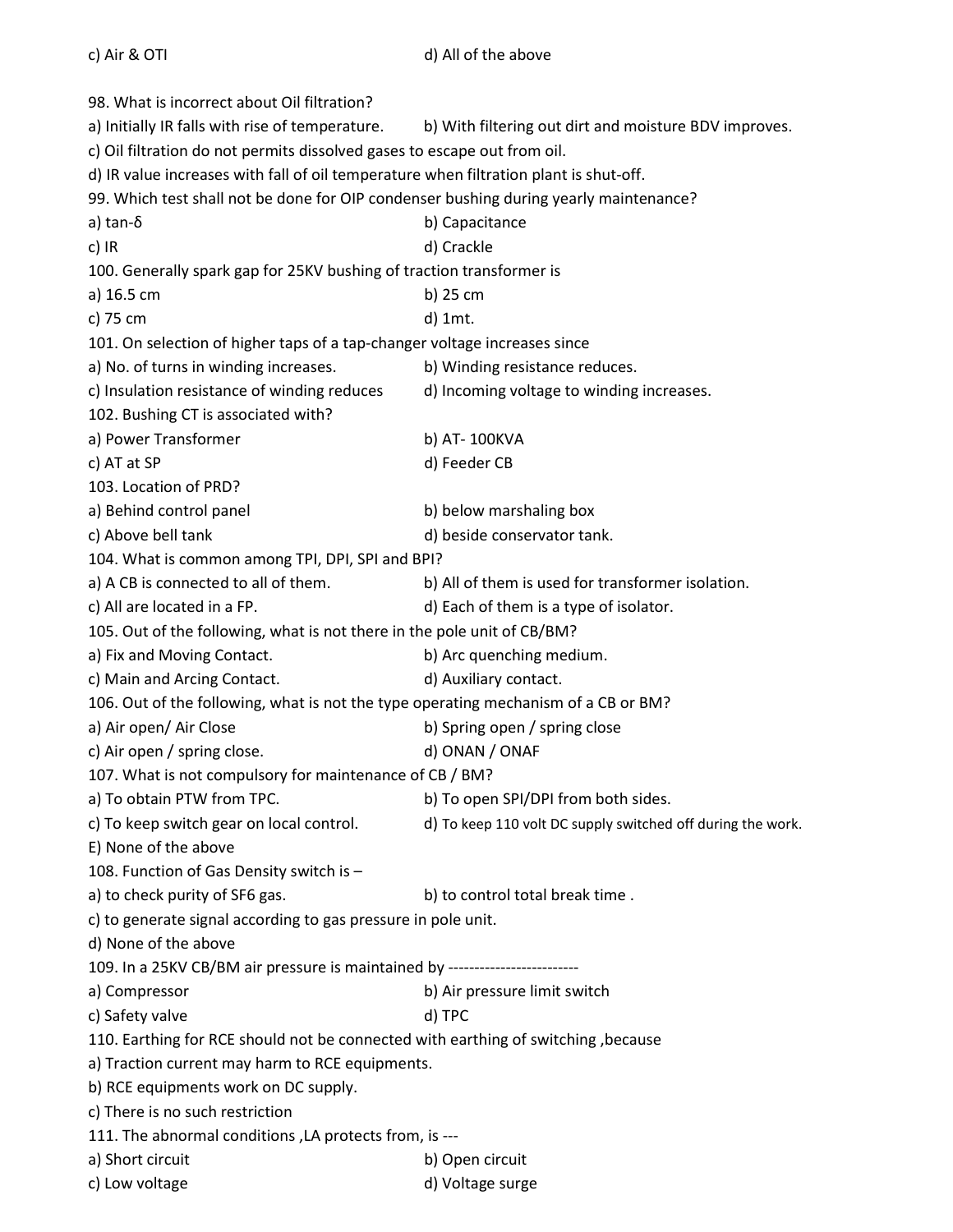| 112. In a TSS, voltage ratio of 100KVA AT is ---                                           |                                                                                                                 |
|--------------------------------------------------------------------------------------------|-----------------------------------------------------------------------------------------------------------------|
| a) 100KV /230 volt                                                                         | b) 100KV/440 volt                                                                                               |
| c) 25KV/230 volt                                                                           | d) 25KV/ 440volt                                                                                                |
| 113. Catenary indication is a must for Closing Operation of ----------------------         |                                                                                                                 |
| a) Doors of control penal of TSS.                                                          | b) Sectioning BM of SSP                                                                                         |
| c) HV CB                                                                                   | d) Bridging BM.                                                                                                 |
| 114. At voltage , lesser than 19 KV -                                                      |                                                                                                                 |
| a) Bridging BM gets open, if already closed.                                               | b) Air compressor of CB gets stop.                                                                              |
| c) HV/LV CB trips                                                                          | d) Non of the above                                                                                             |
| 115. On a SSP over lap, which side of OHE gets parallel by the paralleling BM of that SSP? |                                                                                                                 |
| a) TSS                                                                                     | b) SP                                                                                                           |
| c) middle                                                                                  | d) both side                                                                                                    |
| 116. Bus -bar connection gets bad in colour, what it indicates for?                        |                                                                                                                 |
| a) Bus Bar is getting hot due to bad connection.                                           |                                                                                                                 |
| b) Connection is alright and bus bar do not getting hot.                                   |                                                                                                                 |
| c) General climatic effect on bus-bar.                                                     |                                                                                                                 |
| d) Poor quality of bus- bar material.                                                      |                                                                                                                 |
| 117. Bus-bar connection should be opened, cleaned and retighten if -                       |                                                                                                                 |
| a) CB trips on WTI indication.                                                             | b) Pre-monsoon is being done.                                                                                   |
| c) Bus-bar is bad in colour.                                                               | d) Non of the above.                                                                                            |
|                                                                                            | 118. To deduce average PF of a TSS over a month, what items of meter reading of that TSS for the month shall be |
| used?                                                                                      |                                                                                                                 |
| a) KVAH, KVARH                                                                             | b) KVAH, KWH                                                                                                    |
| c) KVA, KVAR                                                                               | d) KVA, KW.                                                                                                     |
| 119. What is meant from Earth-Screen, in context of a TSS?                                 |                                                                                                                 |
| a) Under Ground earth-grid.                                                                | b) Earthed fencing around TSS.                                                                                  |
| c) A caution -board.                                                                       | d) Earth wire hanging on TSS gantry.                                                                            |
| 120. Under voltage relay is related with -                                                 |                                                                                                                 |
| a) All BM of TSS                                                                           | b) Paralleling BM of SP and SSP.                                                                                |
| c) Sectioning BM of SSP                                                                    | d) Bridging BM of SP.                                                                                           |
| 121. In a Traction Transformer, Bushing CT is used for -                                   |                                                                                                                 |
| a) OCR                                                                                     | b) DPR                                                                                                          |
| c) EFR                                                                                     | d) DFR                                                                                                          |
|                                                                                            | 122. For a 132KV/25kV traction transformer, how many CT are required to Differential Protection?                |
| a) 2 No LV taret CT                                                                        | b) 2No. HV taret CT                                                                                             |
| c) HV Gantry-CT, LV taret CT                                                               | d) HV and LV taret CT                                                                                           |
| 123. Differential protection works against which type of fault?                            |                                                                                                                 |
| a) Internal faults                                                                         | b) Over voltage                                                                                                 |
| c) Over current                                                                            | d) Low oil level.                                                                                               |
| 124. OCR -T is protection from?                                                            |                                                                                                                 |
| a) Sustained over Currents due to over load.                                               |                                                                                                                 |
| b) Sudden rise of current due to earth fault.                                              |                                                                                                                 |
| c) Over current due to earth fault away from TSS.                                          |                                                                                                                 |
| d) Sudden rise of current by 200% of normal current due to any reason.                     |                                                                                                                 |
| 125. DPR is Protection from?                                                               |                                                                                                                 |
| a) Sustained over Currents due to over load.                                               |                                                                                                                 |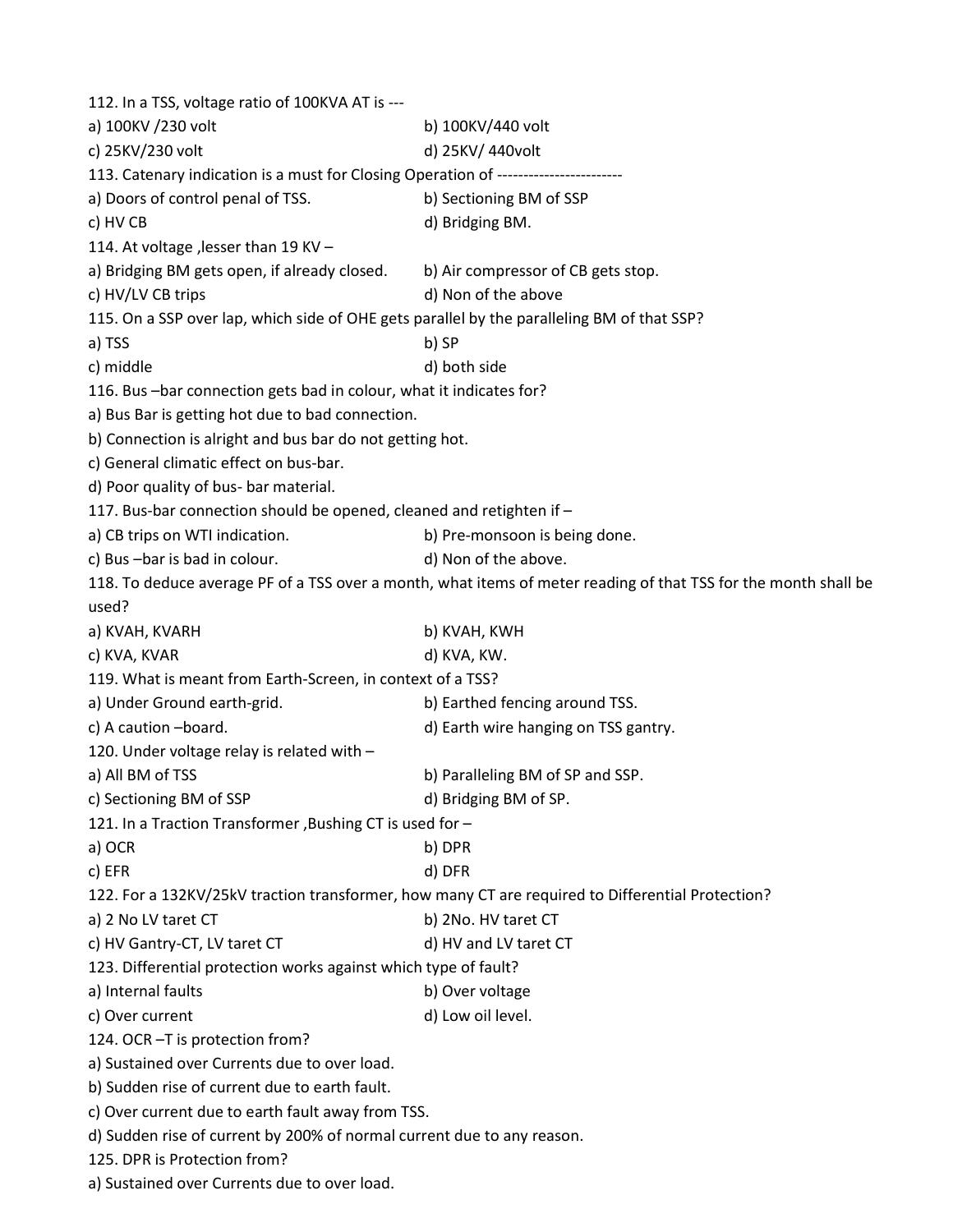| b) Sudden rise of current due to earth fault.                                                   |                                               |  |  |
|-------------------------------------------------------------------------------------------------|-----------------------------------------------|--|--|
| c) Earth fault away from TSS.                                                                   |                                               |  |  |
| d) Sudden rise of current by 200% of normal current due to any reason.                          |                                               |  |  |
| 126. Which relay gets its input from both the CT and PT?                                        |                                               |  |  |
| a) OCR                                                                                          | b) DPR                                        |  |  |
| c) EFR                                                                                          | d) DFR                                        |  |  |
| 127. What would you do, if you want to change the tripping current of a CB?                     |                                               |  |  |
| a) It might not be done; the CB would have been replaced.                                       |                                               |  |  |
| b) CT would have been replaced.                                                                 |                                               |  |  |
| c) Relay setting should be adjusted.                                                            |                                               |  |  |
| d) Battery voltage should be changed.                                                           |                                               |  |  |
| 128. What is correct about WPC relay?                                                           |                                               |  |  |
| a) One No in SP                                                                                 | b) two No. in SP                              |  |  |
| c) one No. in TSS                                                                               | d) two No. in TSS                             |  |  |
| 129. Earth - Screen is a protection against -                                                   |                                               |  |  |
| a) Touch Voltage                                                                                | b) Step Voltage                               |  |  |
| c) Lightening Stroke                                                                            | d) Earth Fault.                               |  |  |
| 130. CTD is an interlock arrangement -                                                          |                                               |  |  |
| a) It is a false statement                                                                      | b) CB tripping and 110 volt DC supply         |  |  |
| c) CB tripping and auto recloser.                                                               | d) High voltage and alarm.                    |  |  |
| 131. OCR-I is a protection against -                                                            |                                               |  |  |
|                                                                                                 |                                               |  |  |
| a) Sustained over Currents due to over load.                                                    | b) Sudden rise of current due to earth fault. |  |  |
| c) Over current due to earth fault away from TSS.                                               |                                               |  |  |
| d) Sudden rise of current by 200% of normal current due to any reason.                          |                                               |  |  |
| 132. It is not the auto -reset type relay                                                       |                                               |  |  |
| a) OCR                                                                                          | b) DPR                                        |  |  |
| c) WPC                                                                                          | d) ITR                                        |  |  |
| 133. 100KVA AT of TSS is used for                                                               |                                               |  |  |
| a) Yard Lighting                                                                                | b) Stand by                                   |  |  |
| c) Filtration Plant                                                                             | d) Power Factor correction.                   |  |  |
| 134. The secondary winding of a CT should not be open circuited if primary is charged           |                                               |  |  |
| a) There is no such restriction.                                                                | b) Primary becomes Over-Voltage               |  |  |
| c) CT winding will burn -out.                                                                   | d) CB can not be closed                       |  |  |
| 135. Most suited place for cable storage is -                                                   |                                               |  |  |
| a) Moist and Dark                                                                               | b) Moist and Sun light                        |  |  |
| c) Dry and dark                                                                                 | d) Dry and Sun light.                         |  |  |
| 136. Cable laying should be done in cable trenches; due to                                      |                                               |  |  |
| a) Ease of maintenance.                                                                         | b) Mechanical protection                      |  |  |
| c) Eases of identification during maintenance.                                                  | d) all of the above.                          |  |  |
| 137. While storing cables , its ends should be properly covered by something like plastic etc.- |                                               |  |  |
| a) It is of no use.                                                                             | b) Such action is wrong.                      |  |  |
| c) It must be done.                                                                             | d) It is sufficient to cover only one end.    |  |  |
| 138. What you understand about size of a cable if it is said 70 Sq mm two core cable            |                                               |  |  |
| a) Cross sectional area of the cable is 70 sq mm.                                               |                                               |  |  |
| b) Size of each core is 70 sq mm                                                                |                                               |  |  |
| c) Size of one core is 35 sq mm                                                                 |                                               |  |  |
| d) Cable is to be used for CLS purposes.                                                        |                                               |  |  |
| 139. Cable size of discharge - rod used in 25KV OHE is -                                        |                                               |  |  |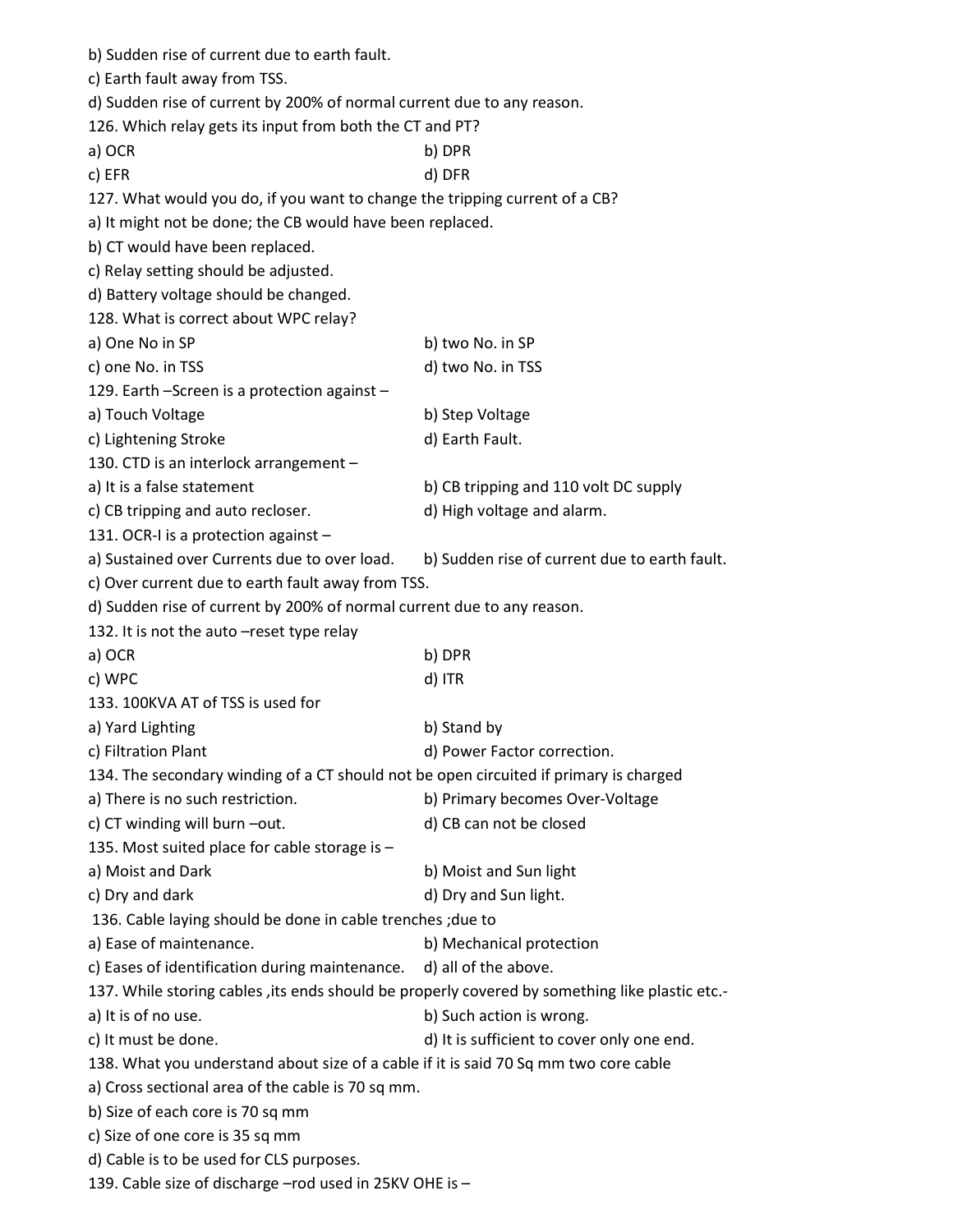| a) Multi-core 40 sq. mm | b) Single Core 40 sq. mm |
|-------------------------|--------------------------|
| c) Multi-core 20 sq. mm | d) Single Core 20 sq. mm |

140. To crimp a lug properly on the cable core, how many strands are permitted to cut?

| $a)$ 0                                                          | b)1                  |  |
|-----------------------------------------------------------------|----------------------|--|
| c) $2$                                                          | $d$ ) 3              |  |
| 141. The insulation resistance of a cable depends on $-$        |                      |  |
| a) Condition of insulation                                      | b) length            |  |
| c) Thickness of insulation                                      | d) all of the above. |  |
| 142. Hand tool used to put the lug on cable core tightly is $-$ |                      |  |
| a) Torque Rinch                                                 | b) Ring Spanner      |  |
| c) Crimping tool                                                | d) LN key            |  |

## ANSWER – OBJECTIVE QUESTION ON TRD

1-b, 2-b,3-c,4-a,5-a,6-c,7-c,8-c,9-c,10-a,11-d,12-d,13-c,14-a,15-a,16-b,17-a,18-b,19-c,20-d,21-d,22-d,23-c.24-a, 25-d, 26-d, 27-d, 28-c, 29-c, 30-c, 31-a, 32-d, 33-a, 34-c, 35-d, 36-d, 37-a, 38-b, 39-c, 40-c, 41-d, 42-a, 43-c, 44-b, 45-d, 46-c, 47-d, 48-c, 49-d, 50-B, 51-c, 52-d, 53-a, 54-a, 55-c, 56-b, 57-c, 58-b, 59-d, 60-c, 61-c, 62-d, 63-d, 64-a, 65-a, 66-b, 67-a, 68-d, 69-d, 70-c, 71-c, 72-a, 73-a, 74-c, 75-a, 76-a, 77-c, 78-b, 79-a, 80-d, 81-d, 82-b, 83-b, 84-a, 85-c, 86-b, 87-d, 88-a, 89-d, 90-b, 91-c, 92-a, 93-c, 94-b, 95-d, 96-c, 97-d, 98-c, 99-d, 100-b, 101-a, 102-a, 103-c, 104-d, 105-d, 106-d, 107-e, 108-c, 109-b, 110-a, 111-d, 112-c, 113-d, 114-a, 115-b, 116-a, 117-c, 118-d, 119-d, 120-d, 121-d, 122-d, 123-a, 124-a, 125-c, 126-b, 127-c, 128-d, 129-c, 130-b, 131-d, 132-d, 133-c, 134-c, 135-c, 136-d, 137-c, 138-b, 139-b, 140-a, 141-d, 142-c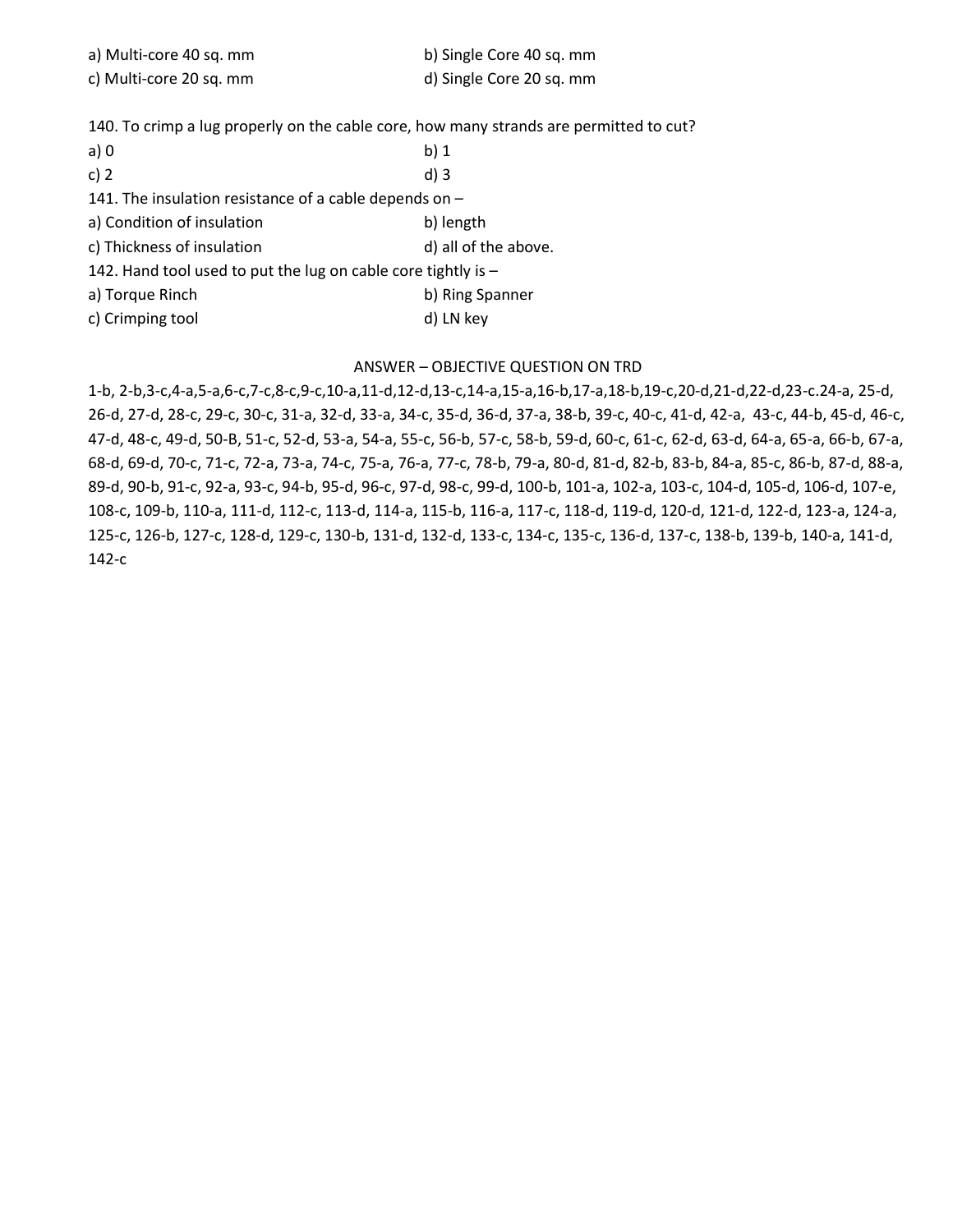| 1. ऊंचाई गेज पर प्रदर्शित की जाने वाली सावधानी बोर्ड है -                     |                                                                                         |  |
|-------------------------------------------------------------------------------|-----------------------------------------------------------------------------------------|--|
| a) कोई सावधानी बोर्ड प्रदर्शित नहीं किया जाएगा।                               | b) खतरे का बोर्ड।                                                                       |  |
| c) पावर ब्लॉक वर्किंग लिमिट                                                   | d) सावधानी इलेक्ट्रिफाइड सेक्शन।                                                        |  |
| 2. भारी लोड और तनाव बल से निपटने के लिए किस उपकरण का उपयोग किया जाता है       |                                                                                         |  |
| a) डिस्चार्ज रॉड।                                                             | b) मैक्स-पुलर                                                                           |  |
| c) ग्रीस गन                                                                   | d) पावर हैक सॉ                                                                          |  |
| 3. पुल-लिफ्ट नामक उपकरण का उपयोग किसके लिए किया जाता है?                      |                                                                                         |  |
| a) अर्थ ओएचई के लिए।                                                          | b) ATD का POH                                                                           |  |
| c) संपर्क तार का वजन रखने के लिए।                                             | d) उपरोक्त में से कोई भी नहीं।                                                          |  |
| 4. ओएचई तारों पर एक आदर्श ग्रिप बनाने के लिए इस्तेमाल किया जाने वाला उपकरण है |                                                                                         |  |
| a) क्लैंप बी के साथ                                                           | b) मैक्स-पुलर                                                                           |  |
| c) पुल-लिफ्ट                                                                  | d) रस्सी पुल्ली ब्लॉक                                                                   |  |
| 5. एफओबी / आरओबी पर प्रदर्शित होने वाले सावधानी बोर्ड -                       |                                                                                         |  |
| a) सावधानी 25000 वोल्ट।                                                       | b) डीजे बोर्ड खोलता है                                                                  |  |
| c) लोअर पेंटो                                                                 | d) खतरा, आदमी कार्य पर है                                                               |  |
| 6. डेड-एंड ओएचई समाप्ति पर लागू सावधानी बोर्ड है -                            |                                                                                         |  |
| a) सावधानी ओएचई आगे जीवित है।                                                 | b) प्रतिबंधित मंजूरी।                                                                   |  |
| c) इलेक्ट्रिक इंजन स्टॉप                                                      | d) अनवायर्ड टर्न-आउट।                                                                   |  |
| 7. प्राथमिक अनुभाग की आपूर्ति ए द्वारा नियंत्रित की जाती है                   |                                                                                         |  |
| a) सीबी                                                                       | b) बी.एम.                                                                               |  |
| c) हाथ संचालित लोड स्विच बंद कर दिया।                                         | d) बीएक्स                                                                               |  |
| 8. OHE सेक्शनिंग आरेख में परस्पर विपरीत रंग में क्या दिखाया गया है?           |                                                                                         |  |
| a) सेक्टर                                                                     | b) सब-सेक्टर                                                                            |  |
| c) एलिमेंटरी सेक्शन                                                           | d) उपरोक्त में से कोई नहीं।                                                             |  |
| 9. किस अनुसूची रखरखाव की आवधिकता चार वर्ष है?                                 |                                                                                         |  |
| a) AOH                                                                        | b) IOH                                                                                  |  |
| c) POH                                                                        | d) उपरोक्त में से कोई नहीं।                                                             |  |
| 10. किस अनुसूची के रख-रखाव की अवधि बारह महीने है?                             |                                                                                         |  |
| a) AOH                                                                        | HOI (d                                                                                  |  |
| c) POH                                                                        | d) उपरोक्त में से कोई नहीं                                                              |  |
| 11. ओएचई की विशेष जाँच की आवधि है -                                           |                                                                                         |  |
| a) 15 दिन                                                                     | b) 45 दिन                                                                               |  |
| c) 5 साल                                                                      | d) कोई परिभाषित आवधि नहीं है, यह उपकरण की विफलता के उपयोग और संभावना पर निर्भर करता है। |  |
| 12. ओलिवर-जी का उपयोग किसके लिए किया जाता है -                                |                                                                                         |  |
| a) ओएचई की मोटाई                                                              | b) ओएचई में साग                                                                         |  |
| c) ओएचई की ऊंचाई और स्टैगर।                                                   | d) उपरोक्त में से कोई भी नहीं।                                                          |  |
| 13. करंट कलेक्शन टेस्ट के लिए ओलिवर-जी का इस्तेमाल करना बेहतर क्यों है ।-     |                                                                                         |  |
| a) इसका उपयोग दिन और रात में किया जा सकता है।                                 | b) किसी काम के आदमी की आवश्यकता नहीं है।                                                |  |
| c) सटीक स्पार्क स्थान को इंगित करता है                                        | d) यह आधुनिक है और इसलिए, बेहतर है।                                                     |  |
| 14. मास्ट को लीनिंग घोषित करने के लिए क्या प्रयोग किया जाता है?               |                                                                                         |  |
| a) मापने टेप / साहुल बॉब                                                      | b) साहुल बॉब / दूरबीन                                                                   |  |
| c) द्विनेत्री / मापने टेप                                                     | d) स्प्रिट स्तर।                                                                        |  |
| 15. P प्रकार के पोर्टल का उपयोग इसके स्थान पर किया जा सकता है -               |                                                                                         |  |
| a) एन पोर्टल                                                                  | b) ओ पोर्टल                                                                             |  |
| c) आर पोर्टल                                                                  | d) बीएफबी पोर्टल।                                                                       |  |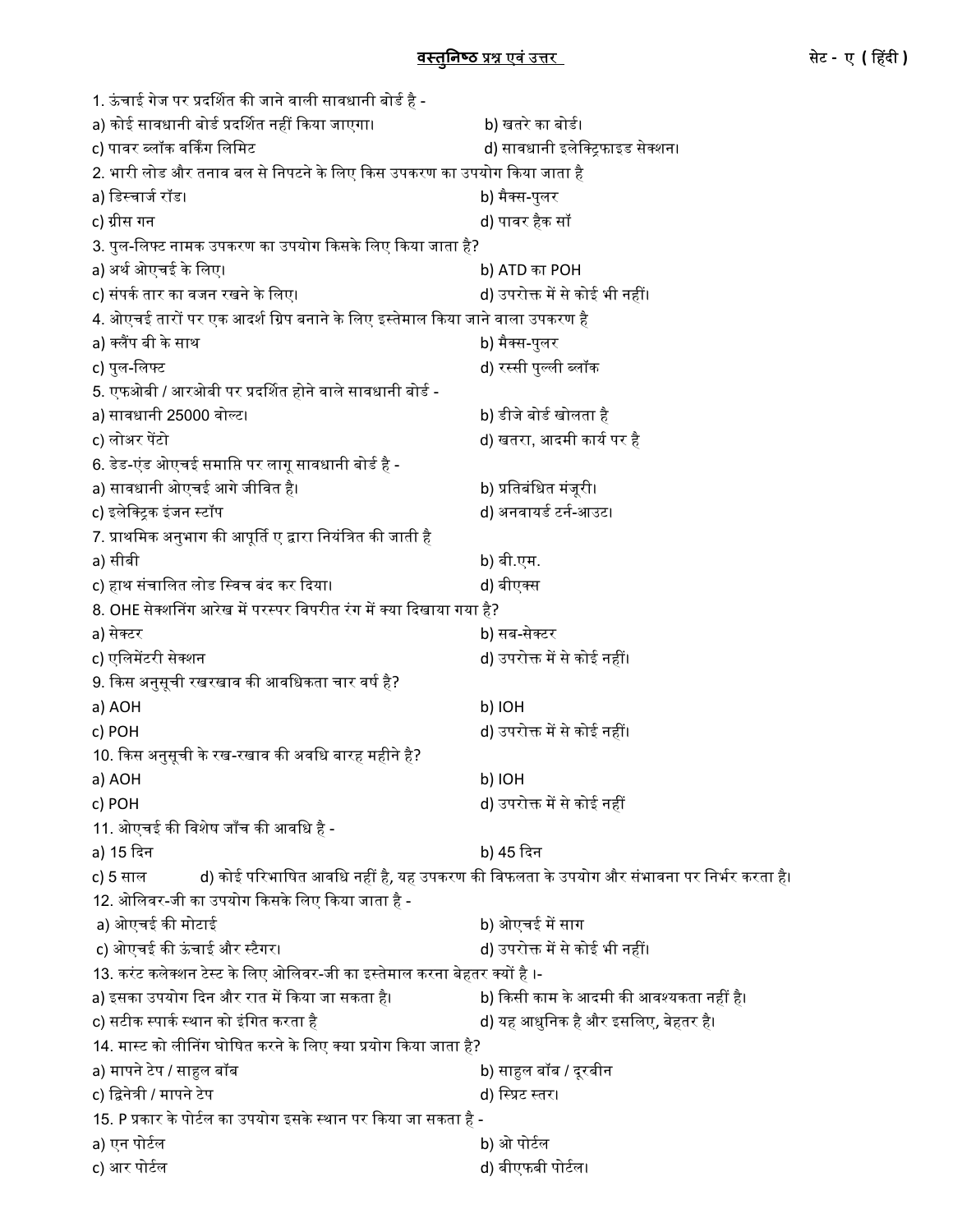| 16. जी टाइप पोर्टल का उपयोग किसके स्थान पर किया जा सकता है -                                      |                                               |  |
|---------------------------------------------------------------------------------------------------|-----------------------------------------------|--|
| a) एन पोर्टल                                                                                      | b) ओ पोर्टल                                   |  |
| c) आर पोर्टल                                                                                      | d) बीएफबी पोर्टल।                             |  |
| 17. N प्रकार पोर्टल के लिए अप-राइट का आकार है -                                                   |                                               |  |
| a) 450x450                                                                                        | b) 550x550                                    |  |
| c) 600x600                                                                                        | d) 400x400                                    |  |
| 18. O प्रकार के पोर्टल के लिए अप-राइट का आकार है -                                                |                                               |  |
| a) 450x450                                                                                        | b) 550x550                                    |  |
| c) 600x600                                                                                        | d) 400x400                                    |  |
| 19. R प्रकार पोर्टल के लिए अप-राइट का आकार है -                                                   |                                               |  |
| a) 450x450                                                                                        | b) 550x550                                    |  |
| c) 600x600                                                                                        | d) 400x400                                    |  |
| 20. पी प्रकार पोर्टल के लिए अप-राइट का आकार है -                                                  |                                               |  |
| a) 450x450                                                                                        | b) 550x550                                    |  |
| c) 600x600                                                                                        | d) 300x300                                    |  |
| 21. जी टाइप पोर्टल के लिए अप-राइट का आकार है -                                                    |                                               |  |
| a) 450x450                                                                                        | b) 550x550                                    |  |
| c) 600x600                                                                                        | d) 250x400                                    |  |
| 22. कर्व-अलाउंस शब्द किससे संबंधित है                                                             |                                               |  |
| a) मास्ट की लंबाई                                                                                 | b) इनकब्रांस                                  |  |
| c) स्टैगर                                                                                         | d) इम्प्लांटेशन।                              |  |
| 23. लांग क्रीपेज की दूरी है -                                                                     |                                               |  |
| a) 2000 मिमी                                                                                      | b) 1000 मिमी                                  |  |
| c) 1050 मिमी                                                                                      | d) 760 मिमी                                   |  |
| 24. एसटी, बीटी और 9 टन इंसुलेटर पर किए गए परीक्षण को उनके उपयोग से पहले नाम दें।                  |                                               |  |
| a) लोड परीक्षण                                                                                    | b) IR परीक्षण                                 |  |
| c) पीआई परीक्षण                                                                                   | d) कोई परीक्षण नहीं                           |  |
| 25. पहचानें कि नीचे दिए गए किस प्रकार से इन्सुलेटर नहीं है।                                       |                                               |  |
| a) ब्रैकेट इंसुलेटर                                                                               | b) स्टे इंसुलेटर                              |  |
| c) 9 टन इन्सुलेटर                                                                                 | d) इनमें से कोई नहीं                          |  |
| 26. एओएच के दौरान की जाने वाली गतिविधि को पहचानें                                                 |                                               |  |
| a) इंसुलेटर को साफ करना                                                                           | b) दोषपूर्ण की पहचान करना और इसे बदलना        |  |
| c) इन्सुलेटर के मेक और बैच को नोट करना                                                            | d) उपरोक्त सभी।                               |  |
| 27. किसी संभावित इन्सुलेटर पर आपको कौन से संभावित दोष होंगे?                                      |                                               |  |
| 1) गंदी सतह।  2) टूटे हुए शेड।  3) क्रैक।  4) निषिद्ध बनाने और बैच।  5) फ्लैश।  6) ढीली जीआई कैप। |                                               |  |
| a) 1, 3, 5                                                                                        | b) 2,4,6                                      |  |
| c) $1,2,3,5,6$                                                                                    | d) ये सभी।                                    |  |
| 28. एसएस / 216 द्वारा नियंत्रित प्राथमिक अनुभाग की संख्या क्या होगी -                             |                                               |  |
| a) यह किसी भी चीज की हो सकती है                                                                   | b) 21600                                      |  |
| c) X-216                                                                                          | d) SS-216                                     |  |
| 29. आइसोलेटर के संदर्भ में OFF लोड  स्विच से आपका क्या तात्पर्य है?                               |                                               |  |
| a) यार्ड में आइसोलेटर।                                                                            | b) आइसोलेटर का रख-रखाव किया जा सकता है।       |  |
| c) आइसोलेटर के माध्यम से कोई करंट नही                                                             | d) ऑपरेशन कम से कम प्रयास से किया जा सकता है। |  |
| 30. आइसोलेटर आर्किंग हॉर्न्स का उद्देश्य क्या है?                                                 |                                               |  |
| a) गंदगी से संपर्कों को रोकने के लिए बर्न निशान के रूप में।                                       | b) उच्च वोल्टेज संरक्षण।                      |  |
| c) आइसोलेटर ऑपरेशन करते समय मुख्य संपर्कों को स्पार्किंग से बचाने के लिए।                         |                                               |  |
| d) मुख्य संपर्कों को बंद करने के लिए जबकि आइसोलेटर बंद स्थिति में होता है।                        |                                               |  |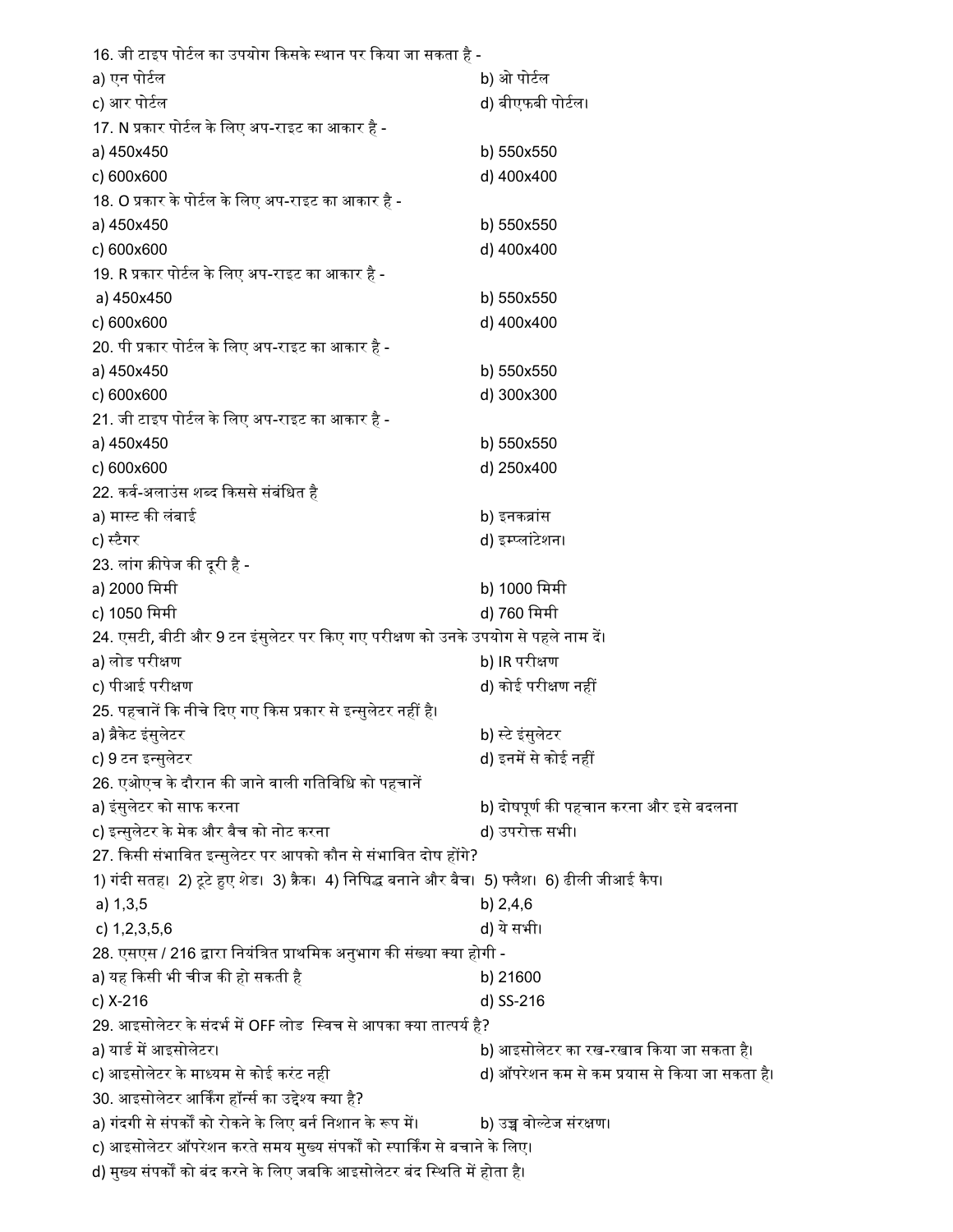31. आइसोलेटर के संदर्भ में पोल शब्द का सामान्य अर्थ क्या है? a) फे जो कᳱ संया b) पैदल याᮢी इ᭠सुलेटर कᳱ संया c) फिक्स और मूविंग कॉन्टैक्ट्स के बीच क्लीयरेंस। d) उपरोक्त में से कोई भी नहीं। 32. अर्थिंग हील के आइसोलेटर्स का अर्थ क्या है? a) आइसोलेटर मास्ट एक अर्थ इलेक्ट्रोड के साथ जुड़ा हुआ है। b) आइसोलेटर हैंडेल को लचीले जम्पर द्वारा मास्ट के साथ छोटा किया जाता है। c) आइसोलेटर के दो संपर्क हैं। बाद साथ-साथ अर्थ को अलग करता है। को अलग करता है। 33. ATD के लिए कौन सा संदर्भ है? a) 35°C b) 27°C c) 20 °C d) 30 °C 34. उसे पहचानें जो टर्न आउट के प्रकार को इंगित नहीं करता है। 1) PTFE प्रकार 2) विनियमित प्रकार 3) अर्ध-विनियमित प्रकार 4) क्रॉस-प्रकार a)  $4, 2$  b)  $3, 4$ c) 1, 2, 3 d) 1, 4 35. न्यूट्रल सेक्शन के संबंध में क्या गलत है? a) यह दो अलग-अलग फेजों की आपूर्ति को अलग करता है। b) AC इंजन इस सेक्शन को अपनी गति द्वारा पास करते हैं। c) यह एसपी ि᭭वᳲचग ᭭टेशन के अनुᱨप ह।ै d) यह पावर फैटर मᱶसुधार करता ह।ै 36. किसको अर्थ के गड्ढे की आवश्यकता नहीं है? a) आइसोलेटर b) PTFE ᭠यूᮝल सेशन c) ओवर लाइन संरचना d) ओवर लैप टाइप N / S 37. PTFE न्यूट्रल सेक्शन का स्टेगर कितना होता है? a) 0 b) +100 c) -100 d) +/- 200 38. कांटैक्ट वायर के टूटने की सामान्य प्रवृत्ति है a) एसीसी b) आरआरए c) एफटीए d) बीड᭣᭨यूए 39. एडजस्टेबल ड्रॉपर का उपयोग किसके लिए किया जाता है a) एटीडी b) आरआरए c) सेशन इ᭠सुलेटर d) एसीए 40. कॉन्टेक्ट एंडिंग कॉन का उपयोग किस पर नहीं किया जाता है a) बीडब्ल्यूए b) एफटीए c) ए सी ए d) उपरोक्त में से कोई नहीं। 41. ओम के नियम के अनुसार कौन सा संबंध गलत है? a)  $I = V / R$  b)  $R = V / I$ c)  $V = I \times R$  d)  $V = I / R$ 42. चुंबकीय ध्रुवों को आमतौर पर ---------------- के रूप में जाना जाता है। a) उत्तर- दक्षिण b) पूर्व- पश्चिम c) ईमएफ-एमएमएफ d) अप-डाउन 43. प्राकृतिक चुंबक के लिए कौन सा गलत है? a) हीᳳटग पर चुंबकᳱय गुणᲂ का नुकसान। b) समान ᮥुव िवकषᭅण और िवपरीत एक दसू रेको आकᳶषत करते ह।ᱹ c) एक चुंबक सभी धातुओं को आकर्षित करता है। d) एक चुंबक के छोटे टुकड़े भी एक चुंबक होंगे। 44. जब तार से करंट प्रवाहित किया जाता है, तो लोहे के टुकड़े पर प्रभाव हो जाता है, लोहे का टुकड़ा बन जाता हैa) ᮧाकृ ितक चुंबक b) इलेᮝो-चुंबक c) स्टील d) माइल्ड स्टील। 45. एक विद्युत चुंबक प्राकृतिक चुंबक से कैसे भिन्न होता है? a) ध्रुवों की संख्या को मनमाने ढंग से चुना जा सकता है। b) बल की चुंबकीय रेखा उलट होती है। c) ध्रुवों की शक्ति चुंबक के आकार पर निर्भर करती है d) अस्थाई चुंबकत्व।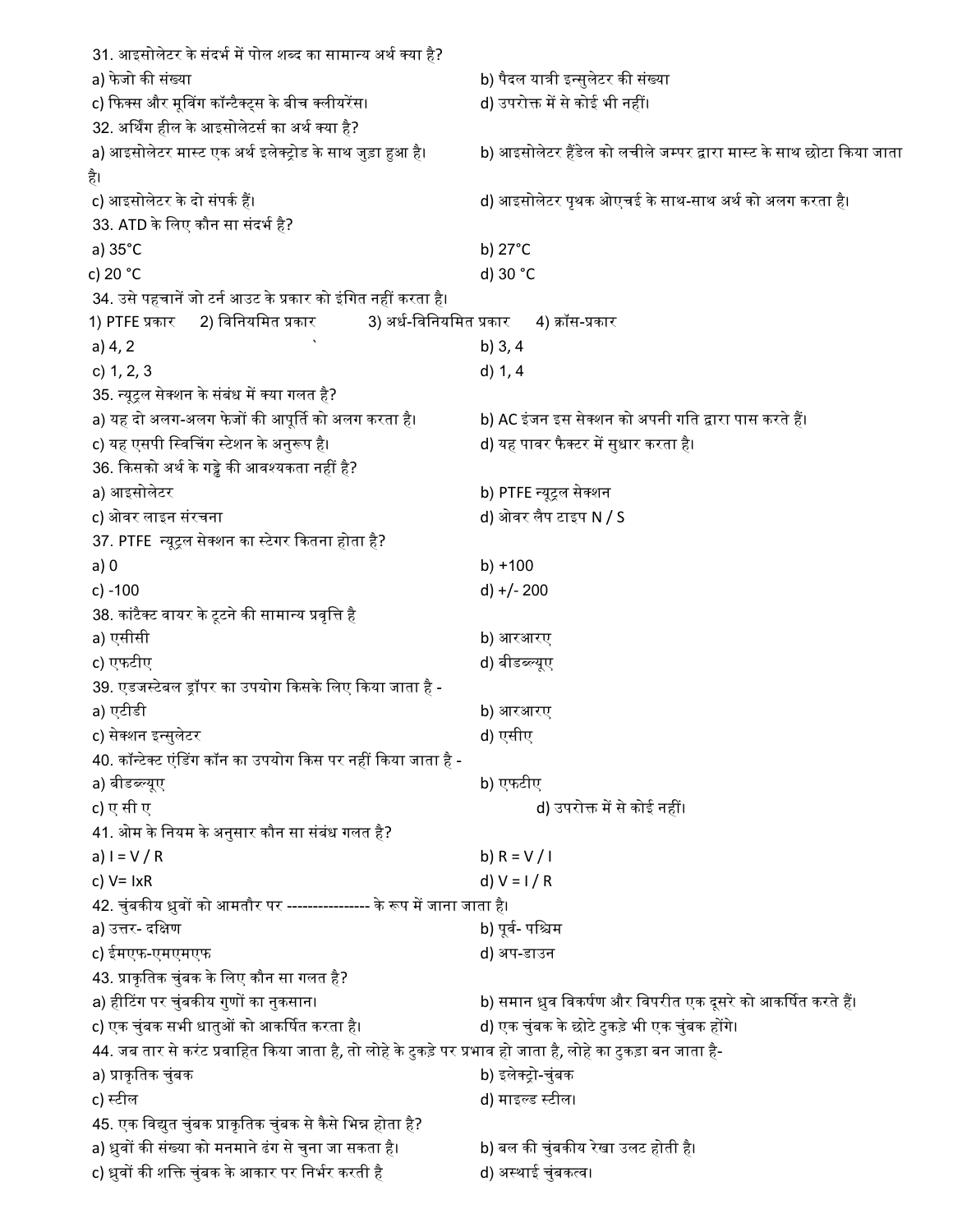46. विद्युत चुंबकत्व का उपयोग किस में नहीं किया जाता है -------a) कंᮧेसर मोटर क᭠टेटर। b) बैटरी चाजᭅर। c) 42 के वी एलए d) टेरत सीटी 47. ------- विद्युत चुंबकत्व के सिद्धांत पर काम करता है। a) एलए b) संधारित्र c) CB d) एटी 48. इन्सुलेटिंग सामग्री श्रेणी के थर्मल वर्गीकरण के अनुसार Y-सामग्री तापमान सीमा के लिए उपयुक्त हैं --------------। a) 0°C b) 180°C c) 90°C d) 270°C 49. इन्सुलेटिंग सामग्री श्रेणी के थर्मल वर्गीकरण के अनुसार सी-सामग्री तापमान सीमा के लिए उपयुक्त हैं -------------। a) 0 °C से ऊपर 80°C तक b) 0 °C से ऊपर, 90°C तक c) 150 °C तक d) 180°C से ऊपर 50. एक रेक्टिफायर सर्किट का महत्वपूर्ण घटक है? a) रिसिस्टर b) डायोड c) कै पेिसटर d) चोक कॉइल 51. आम तौर पर विद्युत ऊर्जा का उत्पादन ------ फेजों में किया जाता है। a) 1 b) 2 c) 3 d) 4 52. ACTM का संबंध किससे है? a) टीआरडी ᮧित᳧ानᲂ का रखरखाव। b) िव᳒ुतीकृ त खंड मᱶ िविभ᳖ िवभागᲂ के िलए िनदश। ᱷ c) TPC का कार्य करना d) उपरोक्त सभी। 53. विद्युत प्रवाह की दिशा क्या है a) हाई वो᭨टेज सेलो वो᭨टेज तक। b) उᲬ वो᭨टेज के िलए कम वो᭨टेज। c) दो ᳲबदुᲐ के बीच वो᭨टेज समान ह।ै d) ऐसा कोई िनयम नहᱭ है। 54. एक ही मापने वाले उपकरण द्वारा किए जा सकने वाले परीक्षण a) PI / IR b) BDV / DGA c) टीएचआरसी / आईआर d) पीपीएम / डीजीए 55. इलेक्ट्रिक मीटर रीडिंग के संबंध में इकाई द्वारा खपत का क्या मतलब है? a) केवीए b) के बीएआर c) KWH d) के .ए. 56. मेगर के संदर्भ में रेंज से आपका क्या अभिप्राय है? a) स्केल पर MΩ का अधिकतम मूल्य। b) वोल्टेज। c) रोटेटिंग हैंडल का RPM। d) पैमाने पर MΩ का प्रारंभिक मूल्य। 57. अनंत के प्रतीक को पहचानें। क) एम $\Omega$  b) और c)  $\infty$  d)  $^{\circ}$  C 58. TR-5 योग्यता प्रमाण पत्र दिया जाता है a) OHE लाइन्स मैन b) PSI फिटर c) आरसी कारीगर d) PSI पर्यवेक्षक। 59. टीआर -2 के अनुसार लाइन्स मैन किसके लिए अधिकृत नहीं हैa) ओएचई पर काम। b) 25KV आइसोलेटर ऑपरेशन। c) टीपीसी द्वारा दी गई अनुमति के बावजूद स्विचिंग स्टेशन में परिचालन बंद करना। d) नए प्रतिष्ठानों का चालू करना। 60. TR-5 के लिए एक पीएसआई कारीगर की अनुमति है - ए) पीटीड᭣᭨यू जारी करना। b) EHV लाइनᲂ का PTW ᮧा᳙ करना c) नए ᮧित᳧ानᲂ कᳱ ᭭थापना। d) TPC के िनदशᱷ ᲂ के अनुसार 25KV इं᭭टालेशन को बंद करना।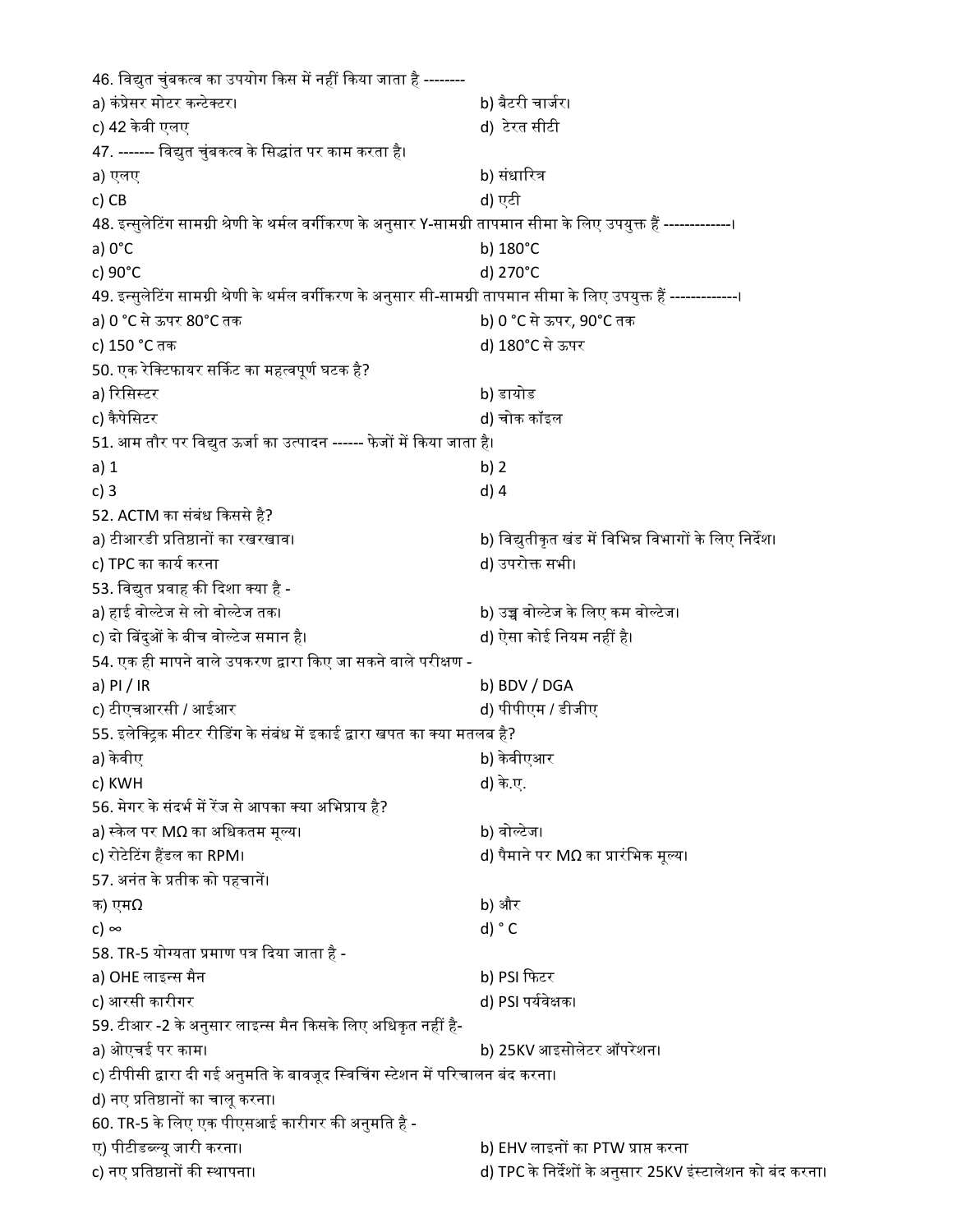61. एक सब-सेक्टर पर पावर ब्लॉक के दौरान सुरक्षा की कौन सी विधि आमतौर पर नहीं अपनाई जाती है? a) PTW b) पावर ब्लॉक सेक्शन में प्रवेश करने के लिए AC इंजनों का निषेध। c) फीडर सीबी की यात्रा करने के लिए। d) डिस्चार्ज राड के आवेदन। 62. दो डिस्चार्ज रॉड के बीच अधिकतम अनुमेय दूरी है? a) 1 मीटर b) 10 मीटर c) 100 मीटर d) 1000 मीटर। 63. मास्ट पर एक डिस्चार्ज रॉड को जकड़ते समय क्या ध्यान रखा जाना चाहिए? 1. के बल और लग कनेशन। 2. घटनास्थल के दोनों तरफ डिस्चार्ज रॉड की उपलब्धता। 3. संरचना बंधन की उपलब्धता। 4. लगातार डिस्चार्ज राड के बीच की दूरी। a)  $1, 2$  b)  $2, 3$ c) 2, 4 d) उपरोक्त सभी। 64. आसुत जल का SPG है? a) 1.000 b) 1.180 c) 1.220 d) 2.2 65. डीसी आपूर्ति और आसुत जल के लिए क्या सच है? a) डीसी करंट आसुत जल के माध्यम से प्रवाहित नहीं हो सकता है। b) DC करंट डिस्टिल्ड वॉटर से बह सकता है*,* c) DC करंट को डिस्टिल्ड वॉटर में स्टोर किया जाता है। d) DC AC में परिवर्तित हो जाता है। 66. लंबे समय तक उच्च चार्जिंग दरों पर रखी गई बैटरी से आप क्या उम्मीद करते हैं? a) कु छ खास नहᱭ। b) ᭡ले᭗स बᱟत गमᭅ होकर ᭃितᮕ᭭त हो सकती ह।ᱹ c) ध्रुवीयता का परिवर्तन d) बढ़ी हुई क्षमता। 67. इलेक्ट्रोलाइट बुदबुदाहट भारी, यह एक संकेत है? a) ओवर चार्जिंग b) अंडर चार्जिंग c) कोई भार नहीं बाद कर बाद कर बाद कर बाद कर बाद कर बाद कर बाद कर बाद कर बाद कर बाद कर बाद कर बाद कर बाद कर बाद 68. बैटरी सेट के बेहतर प्रदर्शन के लिए क्या शर्तें हैं? 1. समान सेल वो᭨टेज। 2. बराबर ए.एच. 3. इलेक्ट्रोलाइट की बराबर एसपीजी। 4. सही कनेशन। a) 1, 4 b) 3, 4 c) 1, 2, 3 d) उपरोᲦ सभी। 69. 40AH क्षमता की बैटरी के लिए क्या गलत है? a) 1 एम्पीयर 40 घंटे के लिए b) 40 एम्पीयर 1 घंटे के लिए c) 10 घंटे के लिए 4 एम्पीयर d) 40 एम्पीयर प्रति घंटे के रूप में वर्तमान आपूर्ति की दर। 70. ट्रांसफार्मर तेल का उपयोग क्या है? a) इ᭠सुलेशन b) ठंडा c) उपरोᲦ दोनᲂ। d) उपरोᲦ मᱶ से कोई नहᱭ 71. ट्रांसफार्मर तेल को किसके रूप में वर्गीकृत किया जाता है? a) खाद्य तेल b) ईधन c) इन्सुलेट तेल d) उपरोक्त में से कोई नहीं 72. ट्रांसफॉर्मर को अत्यधिक आंतरिक दबाव से बचाने के लिए किस उपकरण का उपयोग किया जाता है? a) PRD b) Buchholtz रिले c) MOLG d) डेन कॉकी। 73. ट्रांसफार्मर तेल खतरनाक है क्योंकि यह है -------a) ज्वलनशील b) विषाक्त c) हाइᮕो᭭कोिपक d) अᮧाकृ ितक।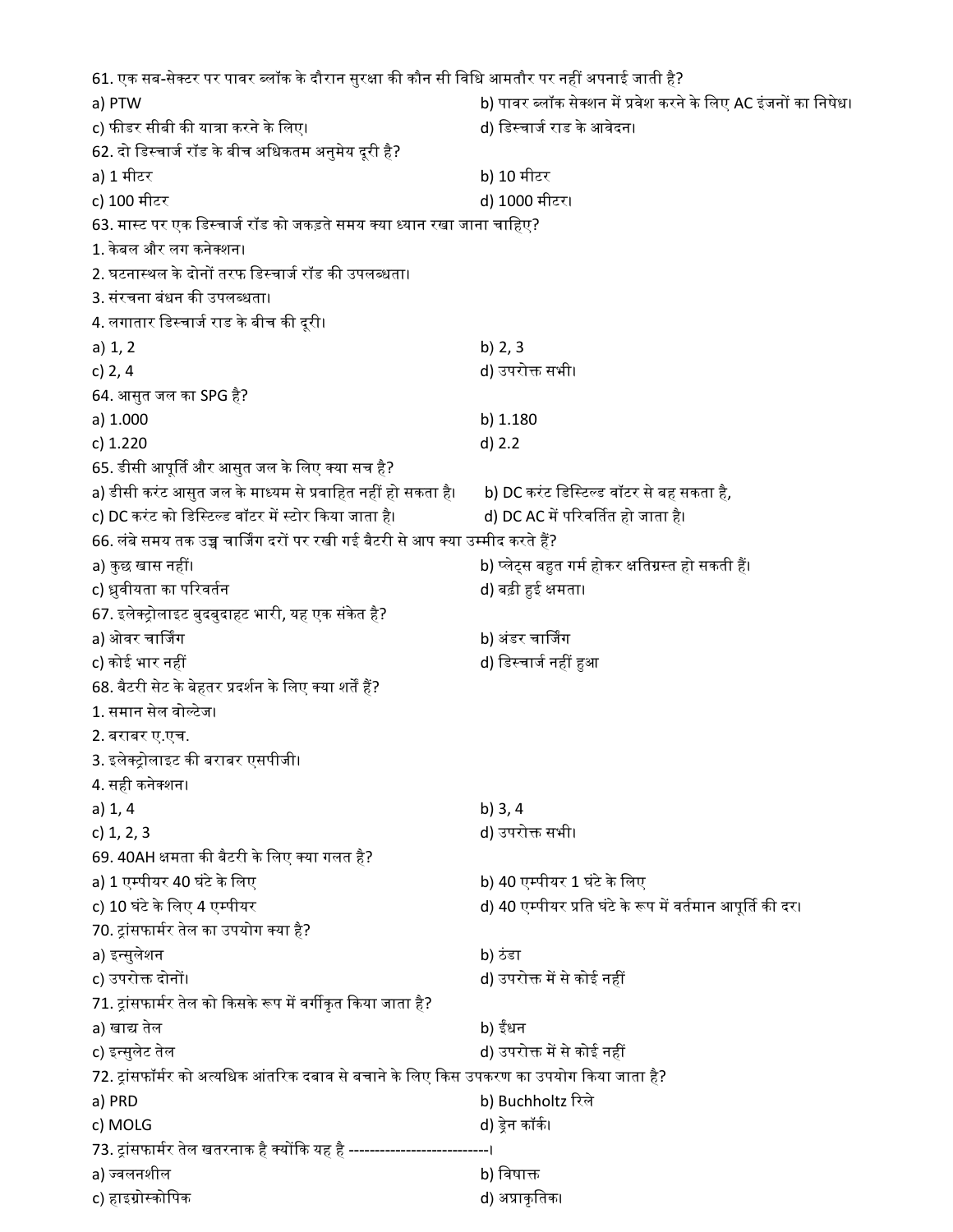74. निम्नलिखित संबंधों में से, एक ट्रांसफार्मर के लिए क्या गलत होगा जहां एन टर्न, वी वोल्टेज और आई करेंट की संख्या को इंगित करता है। a) N1 / N2 = V1 / V2 b) V1 / V2 = I2 / I1 c) N1 / N2 = V1 / V2 = I1 / I2 d) उपरोक्त में से कोई नहीं 75. ONAN / ONAF इसके प्रकार हैं a) ᮝांसफामᭅर शीतलन ᮧणाली। b) घुमावदार c) टैप चेंजर d) अर्थिंग 76. यह क्या इंगित करता है, अगर ट्रांसफार्मर का टर्मिनल कनेक्शन रंग में खराब दिखाई देता है। a) ढीले कनेक्शन के कारण टर्मिनलों का असामान्य ताप b) ट्रांसफार्मर ओवर लोड c) उᲬ EPR। d) उपरोᲦ मᱶ से कोई भी नहᱭ। 77. ट्रांसफार्मर के तेल का नमूना गर्म होने पर क्रैक्स; यह एक संकेत है a) एिसड कᳱ माᮢा मᱶ वृि। b) बᱟत ठंडा नमूना c) अत्यधिक पानी की मात्रा d) बेहतर BDV। 78. उच्च तापमान के तेल पर ट्रिपिंग की सुविधा दी जाती है a) ट्रांसफार्मर का तेल गाढ़ा और अचल हो जाता है। b) इंसुलेशन के गुण तेजी से क्षीण करते हैं। c) बुको᭨ज ᳯरले ᳯᮝप। d) गाढ़ा ᮝांसफामᭅर तेल के कारण नल पᳯरवतᭅक को संचािलत करना मुि᭫कल हो जाता ह।ै 79. बुकोल्ज रिले के संदर्भ में क्या गलत है? a) यह एक िव᳒ुत ᳯरलेह।ै b) यह ᮝांसफामᭅर को आंतᳯरक दोष सेबचाता ह।ै c) इसे संचालित करने के लिए गैस के संग्रह की आवश्यकता होती है। d) यह बेल टैंक और कंजर्वेटर टैंक के बीच स्थित है। 80. रखरखाव के दौरान, यह पाया गया है कि ओआईपी कंडेनसर बुशिंग में तेल का स्तर निर्धारित मूल्य से कम है कि क्या कार्रवाई की जानी चाहिए? a) ट्रांसफार्मर को लोड पर लिया जा सकता है। b) बुशिंग को बदल दिया जाएगा। c) लोड सबसे कम टैप ट्रांसफार्मर पर लिया जा सकता है। d) टैन-डेल्टा और कैपेसिटेंस परीक्षण किया जाएगा और परिणामों के अनुसार कार्रवाई की जाएगी। 81. ---------------------- अनुसूचित रखरखाव के दौरान OTI / WTI को रीसेट करने की कोई आवश्यकता नहीं है। a) मासिक b) अर्धवार्षिक c) वार्षिक d) उपरोक्त में से कोई नहीं। 82. OTI इंगित करता है? a) ट्रांसफार्मर तेल का औसत तापमान। b) ट्रांसफार्मर तेल का अधिकतम तापमान। c) ᮝांसफामᭅर तेल का ᭠यूनतम तापमान d) ᮝांसफामᭅर तेल का अिधकतम अनुमेय तापमान 83. WTI इंगित करता है? a) ट्रांसफार्मर वाइंडिंग का औसत तापमान। b) ट्रांसफार्मर वाइंडिंग का अधिकतम तापमान। c) ट्रांसफार्मर वाइंडिंग का न्यूनतम तापमान। d) ट्रांसफार्मर वाइंडिंग का अधिकतम अनुमेय तापमान। 84. टीआई / एमआई -38 के अनुसार मासिक रखरखाव के दौरान क्या कार्रवाई जरूरी नहीं होगी? a) ईपीआर परीक्षण b) सिलिका जेल ब्रीदर का निरीक्षण। c) OTI / WTI की जाँच करें बाद कर को लिए बस बार का जाँच करने के लिए। क्या को जाँच करने के लिए। 85. पीआई जाँच के लिए किस उपकरण का उपयोग किया जाता है? a) एमीटर, वोल्टमीटर, वाट मीटर b) अर्थ टेस्टर c) मेगर d) BDV परीक्षक। 86. वाईडिंग को अच्छे स्वास्थ्य में कहा जाता है, यदि ध्रुवीकरण सूचकांक का मूल्य है a) 1 b से कम b) 2 से अिधक c) ध्रुवीकरण सूचकांक का मूल्य घुमावदार स्थिति को इंगित नहीं करता है। d) 1 से अधिक, 2 से कम। 87. ध्रुवीकरण सूचकांक के मापन के लिए इकाई। a) वोल्ट प्रति सेकंड b) मेगा-ओम प्रति सेकंड c) वोल्ट प्रति रोटेशन d) कोई इकाई नहीं है। 88. अर्धवार्षिक रखरखाव के दौरान, BDV परीक्षण के लिए तेल का नमूना लिया जाना चाहिए a) ᮝांसफामᭅर बंद करने के ठीक बाद। b) ᮝांसफामᭅर तेल के ठंडा होने के बाद।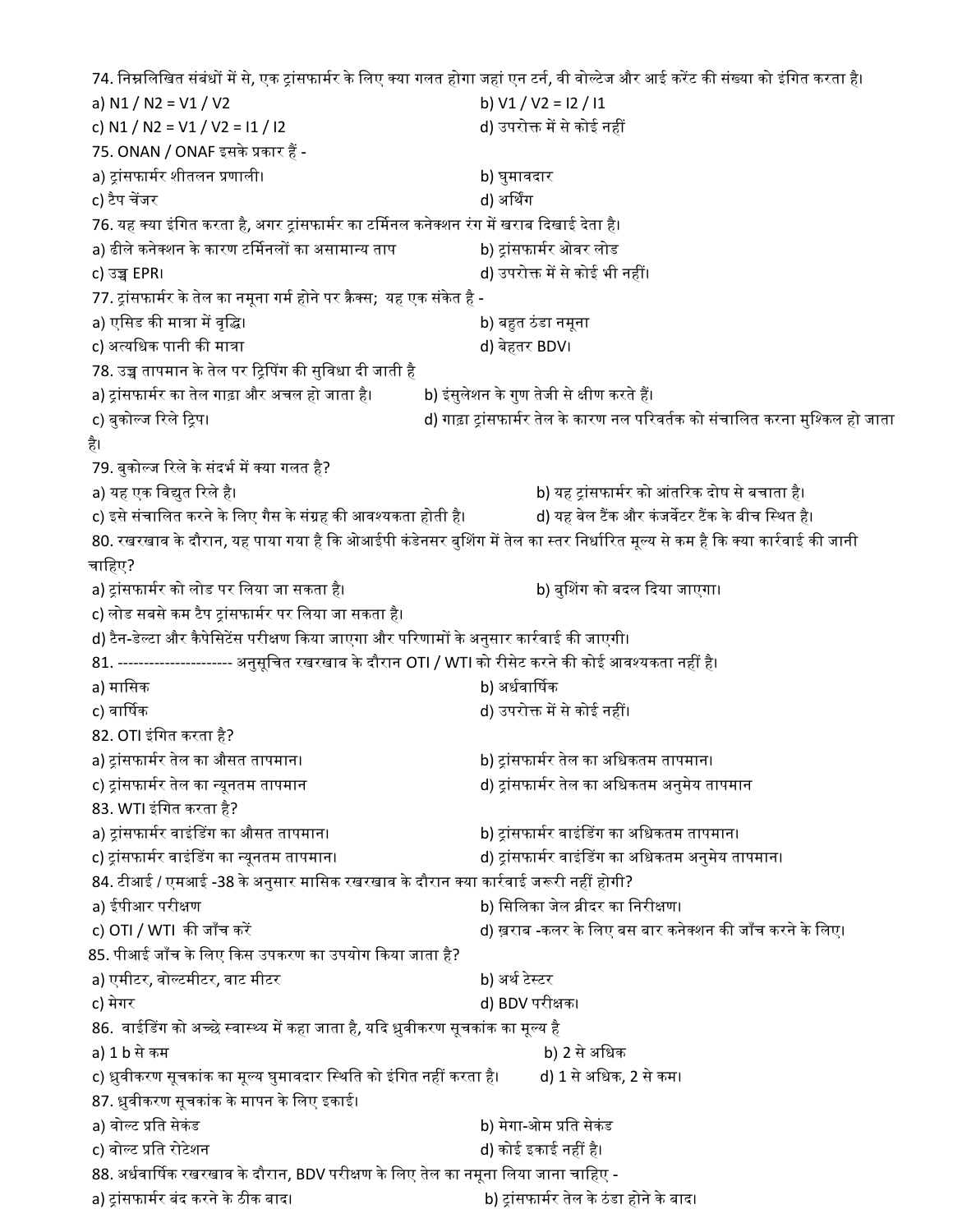c) ट्रांसफार्मर को 5 नंबर पर रखने के बाद आधे घंटे के लिए टैप करें। d) रखरखाव के दौरान नमूना बोतल को काफी समय से छोटी मात्रा में लेकर भरा जाना चाहिए। 89. प्रतीक R60 / R10 और R600 / R60 का संबंध ------------- से है। a) BDV b) PPM c) tan-delta d) ᮥुवीकरण सूचकांक। 90. PI के संबंध में R60 / R10 से इसका क्या अर्थ है? a) 60Ω और 10Ω का ᮧितरोध। b) 10 सेकं ड के बाद मेगर रीᳲडग। और 60 सेकं ड। ᮓमशः। c) 10 सेकंड के बाद मेगर रीडिंग। और 60 सेकंड जब संभाल के रोटेशन को रोक दिया गया है। d) उपरोक्त में से कोई भी नहीं। 91. टीआई / एमआई 38 के अनुसार, पीआई परीक्षण का मूल्य 1.1 से कम होने पर क्या कार्रवाई की जानी चाहिए। a) ᮝांसफामᭅर का तेल बदलᱶ। b) ᮝांसफामᭅर अ᭒छी ि᭭थित मᱶ है। c) तेल निस्पंदन और फिर से पीआई परीक्षण। die die die die distrikt versies and we die die state of the state in t 92. ट्रांसफार्मर तेल पर कौन सा परीक्षण नहीं किया जाता है? a) आईआर b) डीजीए c) BDV d) पीपीएम 93. ---------------- परीक्षण ट्रांसफार्मर तेल की विद्युत शक्ति का परीक्षण करने के लिए किया जाता है। a) आईआर b) डीजीए c) BDV d) पीपीएम 94. तेल के नमूने में मौजूद पानी की मात्रा को जानने के लिए कौन सा परीक्षण किया जाना चाहिए? a) क्रैकल टेस्ट b) PPM c) कलर टेस्ट d) टैन-। टेस्ट। 95. कारक जो इन्सुलेशन प्रतिरोध को प्रभावित करता है? a) वाइंडिंग का आकार b) तापमान c) नमी d) उपरोᲦ सभी। 96. एक ट्रांसफार्मर की मेगरिंग करते समय, --------------------- तापमान को मेगर रीडिंग के साथ भी दर्ज किया जाना चाहिए। a) एयर b) MOLG c) ओटीआई d) ए और सी 97. मेगर रीडिंग करते समय, मैगर रीडिंग के साथ टेस्ट रिकॉर्ड पर क्या दर्ज किया जाना चाहिए? a) मेगर रेᳳटग। b) मेक और सीᳯरयल नंबर c) वायु और OTI d) उपरोक्त सभी। 98. तेल फिल्टरेशन के बारे में क्या गलत है? a) प्रारंभ में IR तापमान के बढ़ने के साथ गिरता है। b) गंदगी और नमी को छानने से BDV में सुधार होता है। c) तेल फिल्टरेशन तेल से बाहर निकलने के लिए घुलनशील गैसों की अनुमति नहीं देता है। d) फिल्टरेशन प्लांट के शट-ऑफ होने पर तेल के तापमान में गिरावट के साथ IR वैल्यू बढ़ती है। 99. वार्षिक रखरखाव के दौरान ओआईपी कंडेनसर बुशिंग के लिए कौन सा परीक्षण नहीं किया जाएगा? a) टैन-डे᭨टा b) कै पेिसटᱶस c) IR d) क्रैकल 100. ट्रैक्शन ट्रांसफार्मर की 25KV बुशिंग के लिए आम तौर पर स्पार्क गैप होता है a) 16.5 सेमी b) 25 सेमी c) 75 सेमी d) 1mt। 101. एक ट्रांसफार्मर का वोल्टेज उच्च टैप के चयन के बाद से बढ़ जाता है a) वाइंडिंग में टर्न की संख्या बढ़ जाती है। b) वाइंडिंग प्रतिरोध कम कर देता है। c) वाइंडिंग के इन्सुलेशन प्रतिरोध में कमी आती है d) वाइंडिंग वोल्टेज में आने वाली वृद्धि बढ़ जाती है। 102. बुशिंग सीटी किससे संबंधित है? a) पावर ᮝांसफामᭅर b) AT- 100KVA c) एसपी की एटी बाद को बाद करने के बाद पर पार्टी की उन्हें पर पार्टी की उन्हें पर पार्टी की जाता है। यहां सीबी 103. पीआरडी का ᭭थान?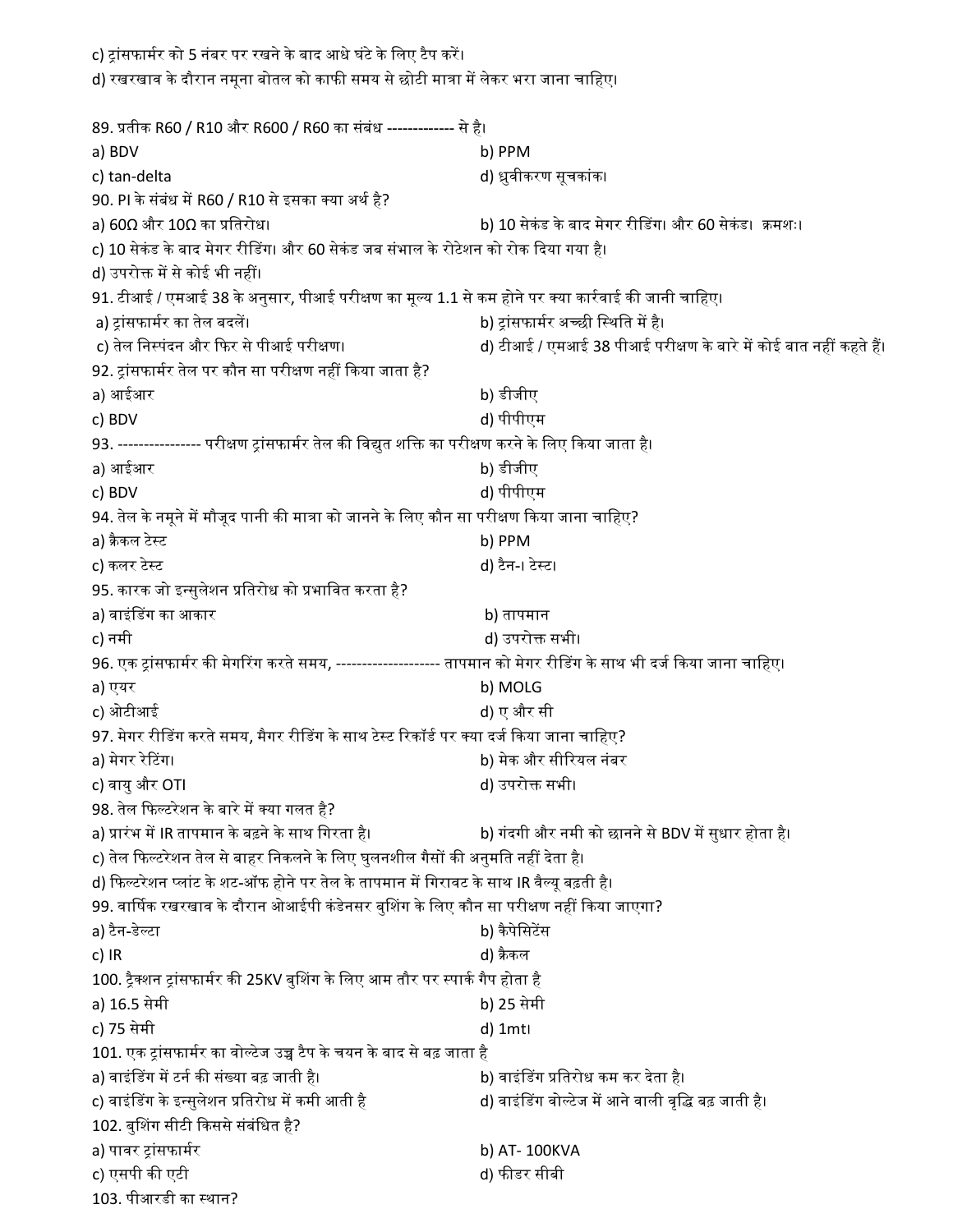a) मर्शिग बॉक्स के नीचे कंट्रोल पैनल b) मार्शलिंग बॉक्स के पीछे c) बेल टैंक के ऊपर d) कंजरवेटर टैंक के बगल में 104. टीपीआई, डीपीआई, एसपीआई और बीपीआई में क्या आम है? a) एक सीबी उन सभी से जुड़ा ᱟआ ह।ै b) इन सभी का उपयोग ᮝांसफामᭅर अलगाव के िलए ᳰकया जाता ह।ै c) सभी एक एफपी में स्थित हैं। d) उनमें से प्रत्येक एक प्रकार का आइसोलेटर है। 105. निम्नलिखित में से, CB / BM की ध्रुव इकाई में क्या नहीं है? a) ᳰफस एंड मूᳲवग कॉ᭠टैट। b) आकᭅ शमन मा᭟यम। c) मुय और आकग संपकᭅ। d) सहायक संपकᭅ। 106. निम्नलिखित में से, सीबी या बीएम का ऑपरेटिंग तंत्र प्रकार क्या नहीं है? a) एयर ओपन / एयर लोज़ b) ᳲ᭭ᮧग ओपन / ᳲ᭭ᮧग लोज़ c) एयर ओपन / ᳲ᭭ᮧग लोज। d) ONAN / ONAF 107. सीबी / बीएम के रखरखाव के लिए क्या अनिवार्य नहीं है? a) टीपीसी से PTW प्राप्त करने के लिए। b) दोनों तरफ से SPI / DPI खोलने के लिए। c) स्थानीय नियंत्रण पर स्विच गियर रखने के लिए। d) कार्य के दौरान 110 वोल्ट डीसी आपूर्ति बंद रखने के लिए। e) उपरोक्त में से कोई नहीं 108. गैस घनत्व स्विच का कार्य है a) एसएफ 6 गैस की शुद्धता की जांच करने के लिए। b) कुल ब्रेक टाइम को नियंत्रित करने के लिए। c) पोल यूनिट में गैस के दबाव के अनुसार संकेत उत्पन्न करने के लिए। d) उपरोक्त में से कोई नहीं 109. एक 25KV CB / BM वायु दाब में --------------------- द्वारा बनाए रखा जाता है। a) कंप्रेसर b) वायु दबाव सीमा स्विच c) सेफ्टी वाल्व d) टीपीसी 110. RCE के लिए अर्थिंग, स्विचिंग पोस्ट के अर्थिंग के साथ नहीं जुड़ा होना चाहिए, क्योंकि a) ट्रैक्शन करंट RCE उपकरणों को नुकसान पहुंचा सकता है। b) आरसीई उपकरण डीसी आपूर्ति पर काम करते हैं। c) इस तरह का कोई प्रतिबंध नहीं है d) इसमें से कोई नहीं 111. असामान्य स्थिति में LA------------ से रक्षा करता है, -- a) शॉटᭅ स᳸कट b) ओपन स᳸कट c) कम वो᭨टेज d) वो᭨टेज वृि। 112. एक TSS में, 100KVA AT का वोल्टेज अनुपात है --a) 100KV / 230 वोल्ट b) 100KV / 440 वोल्ट c) 25KV / 230 वो᭨ट d) 25KV / 440volt। 113. कैटेनरी संकेत एक --------------- के समापन ऑपरेशन के लिए जरूरी है a) टीएसएस के िनयंᮢण कᭃ के दरवाजे। b) एसएसपी का सेशᳲनग बीएम c) HV CB d) ब्रिजिंग बी.एम. 114. ------------------19 के वी से कम वो᭨टेज पर a) ब्रिजिंग बीएम खुला हो जाता है, अगर पहले से ही बंद हो। b) CB का एयर कंप्रेसर बंद हो जाता है। c) एचवी / एलवी सीबी यात्राएं d) उपरोक्त में से कोई नहीं 115. एक एसएसपी के ओवरलैप पर, ओएचई का कौन सा साइड उस एसएसपी के समानांतर बीएम द्वारा समानांतर हो जाता है? a) TSS b) एस.पी. c) मध्य d) दोनों ओर 116. बस -बार कनेक्शन के रंग में खराबी हो जाता है, इसके लिए क्या संकेत देता है? a) खराब कनेक्शन के कारण बस बार गर्म हो रहा है। b) कनेक्शन ठीक है और बस बार गर्म नहीं हो रहा है। c) बस-बार पर सामा᭠य जलवायु ᮧभाव। d) बस-बार सामᮕी कᳱ खराब गुणवᱫा। 117. बस-बार कनेक्शन को खोला जाना चाहिए, साफ किया जाना चाहिए और अगर a) डब्ल्यूटीआई संकेत पर सीबी यात्राएं। b) प्री-मानसून किया जा रहा है। c) बसबार रंग में खराबी है। d) उपरोक्त में से कोई भी नहीं।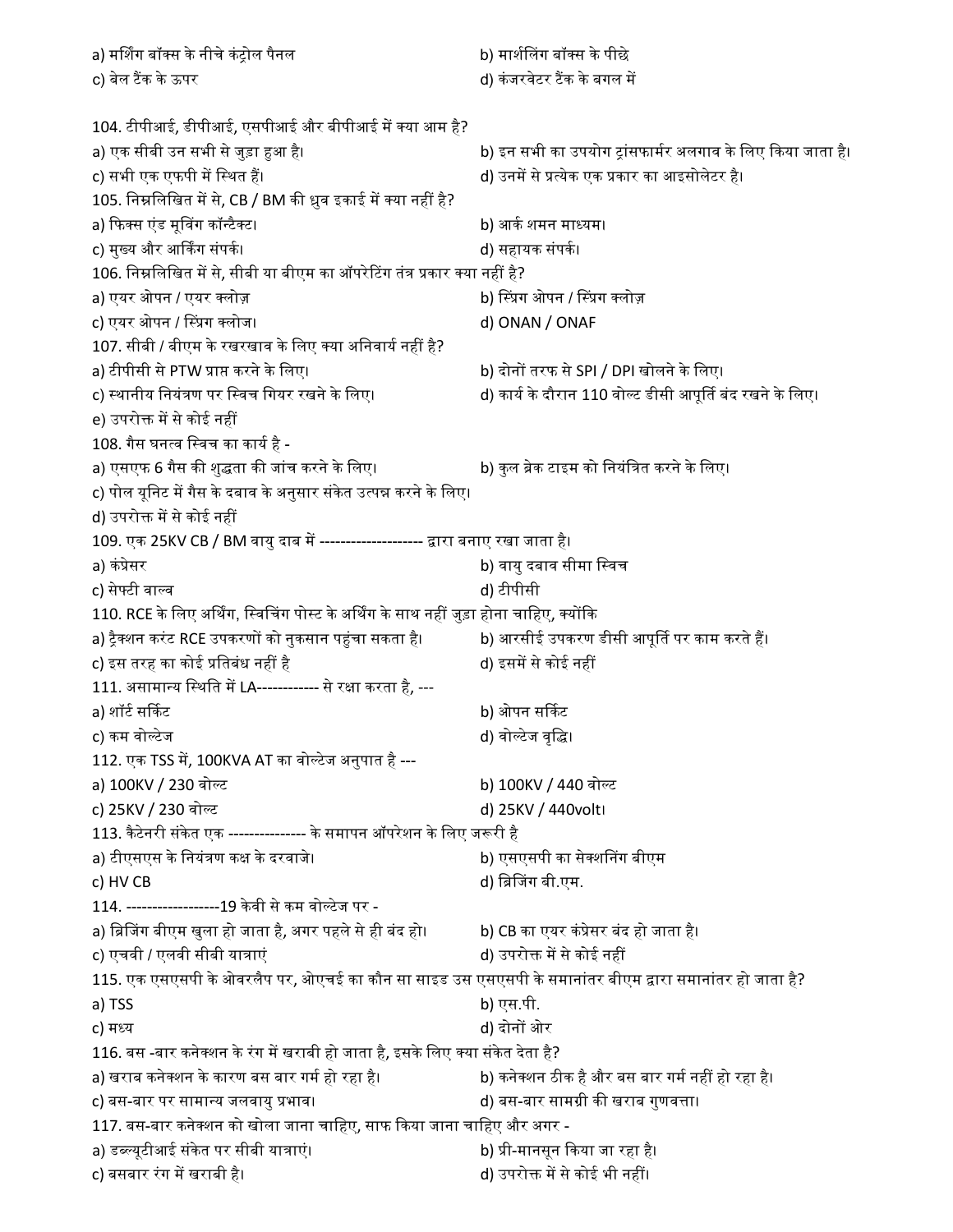118. एक महीने में एक TSS के औसत PF का कटौती करने के लिए, महीने के लिए उस TSS के मीटर रीडिंग की किन वस्तुओं का उपयोग किया जाएगा? a) KVAH, KVARH b) KVAH, KWH c) केवीए, केवीएआर d) केवीए, केडब्ल्यू। 119. TSS के संदर्भ में अर्थ-स्क्रीन से क्या अभिप्राय है? a) अंडर ᮕाउंड अथᭅ-िᮕड। b) TSS के आसपास अᳺथग कᳱ बाड़ लगाना। c) एक सावधानी बोर्ड d) TSS गैन्टी पर लटकते हुए अर्थिंग के तार। 120. वोल्टेज रिले के साथ संबंधित है a) TSS के सभी BM b) SP और SSP के समानांतर बीएम। c) SSP के सेक्शनिंग BM d) एसपी का बीएम ब्रिजिंग। 121. ट्रैक्शन ट्रांसफार्मर में, बुशिंग सीटी का उपयोग किसके लिए किया जाता है a) ओसीआर b) डीपीआर c) ईएफआर d) डीएफआर 122. 132KV / 25kV कर्षण ट्रांसफार्मर के लिए, डीफ़्रेन्सिअल सुरक्षा के लिए कितने CT की आवश्यकता होती है? a) 2 न. LV टारेट CT b) 2 न.एचवी टारेट सीटी c) एचवी गै᭠ᮝी-सीटी, LV टारेट CT d) एचवी और एलवी टारेट सीटी 123. डीफरेंशिअल प्रोटेक्शन किस प्रकार के दोष के खिलाफ काम करता है? a) आंतरिक दोष b) वोल्टेज पर c) वर्तमान d) कम तेल का स्तर। 124. OCR –ट्रिप--------- से सुरक्षा है? a) ओवर लोड के कारण करेंट पर । http://www.bb/ अर्थ फाल्ट के कारण अचानक करेंट का बढ़ना। ग) टीएसएस से अर्थ की गलती के कारण करेंट पर। and ) किसी भी कारण से सामान्य करेंट का 200% अचानक बढ़ना। 125. डीपीआर किससे सुरक्षा है? a) ओवर लोड के कारण करेंट पर टिका हुआ है। b) अर्थ दोष के कारण अचानक करेंट का बढ़ना। c) TSS से अर्थ का दोष। d) किसी भी कारण से सामान्य करेंट का 200% अचानक बढ़ना। 126. कौन सा रिले अपने इनपुट को CT और PT दोनों से प्राप्त करता है? a) ओसीआर b) डीपीआर c) ईएफआर d) डीएफआर 127. यदि आप CB के ट्रिपिंग करंट को बदलना चाहते हैं, तो आप क्या करेंगे? a) यह नहीं किया जा सकता है; सीबी को बदल दिया गया होता। b) सीटी को बदल दिया गया होता। c) ᳯरले सेᳳटग को समायोिजत ᳰकया जाना चािहए। d) बैटरी वो᭨टेज को बदला जाना चािहए। 128. डब्ल्यूपीसी रिले के बारे में क्या सही है? a) एसपी में एक नंबर b) एसपी में दो नंबर c) टीएसएस में एक नंबर d) टीएसएस में दो नंबर 129. अर्थ-स्क्रीन एक संरक्षण है a) टच वोल्टेज से b) चरण वोल्टेज से c) लाइटनिंग स्ट्रोक से d) अर्थ फॉल्ट से । 130. CTD एक इंटरलॉक व्यवस्था है a) यह एक गलत कथन है b) CB ᳯᮝᳲपग और 110 वो᭨ट DC स᭡लाई c) सीबी टिपिंग और ऑटो रिक्लोजर। d) उच्च वोल्टेज और अलामी। 131. OCR-I एक संरक्षण है a) ओवर लोड के कारण करेंट पर टिका हुआ है। b) पृथ्वी दोष के कारण अचानक करेंट का बढ़ना। c) टीएसएस से अर्थ फाल्ट के कारण करेंट पर। d) किसी भी कारण से सामान्य करेंट का 200% अचानक बढ़ना। 132.कौन ऑटो -रिसेट प्रकार की रिले नहीं है a) ओसीआर b) डीपीआर c) ड᭣᭨यूपीसी d) आईटीआर